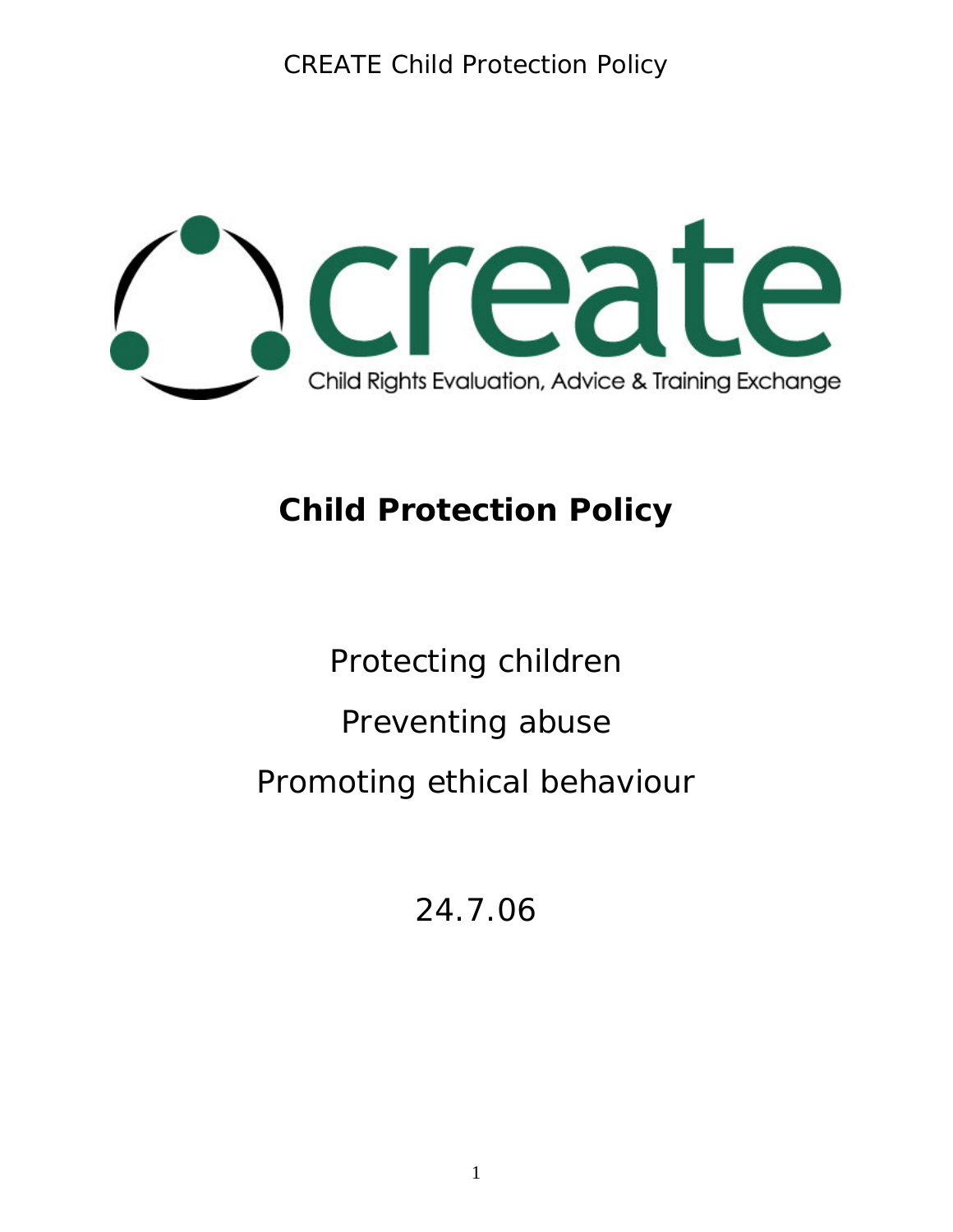# **Our Vision**

A society that provides a safe, loving, creative, empowering and fun environment for all children so that they can develop to their fullest potential.

# **Our Mission**

- ¾ To share our creativity, enthusiasm and commitment to child rights as well as a broad range of specialist knowledge and transferable skills - with organisations and individuals working with children and young people around the world.
- $\triangleright$  To make child rights a reality through the development of high quality, holistic and coordinated strategies which are based on the experiences of children and young people, shared knowledge and participation.
- $\triangleright$  To adopt an ethical approach and promote learning in everything that we do.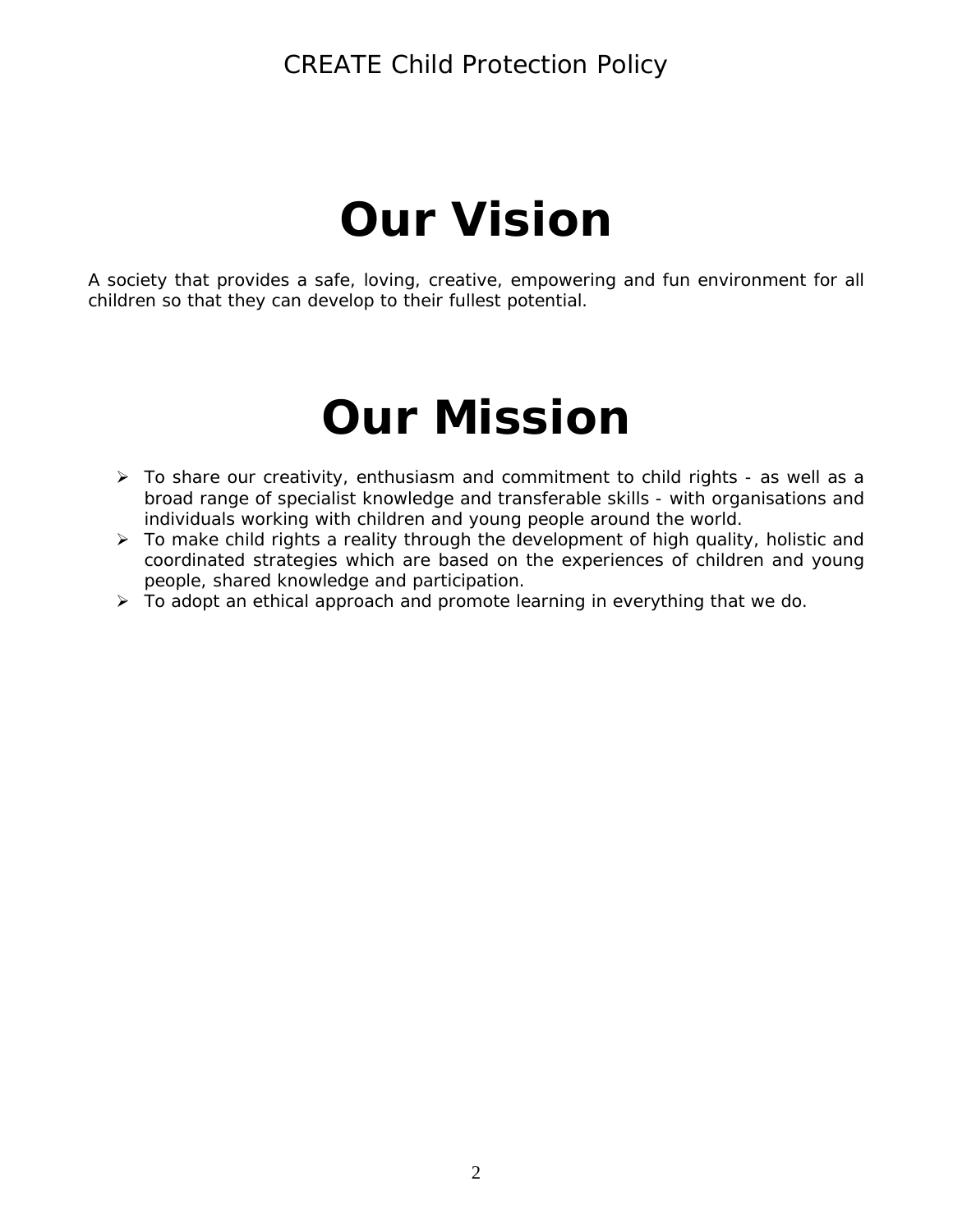# **Table of Contents**

#### **SECTION I: IMPORTANT BACKGROUND INFORMATION**

I. 1. Definitions

- I. 2. CREATE Overview
- I. 3. CREATE's core child protection principles and values
- I. 4. What is a Child Protection Policy?
- I. 5. What a Child Protection Policy is not
- I. 6. Why do we need a Child Protection Policy?
- I. 7. Who is bound by the Policy?
	- a. CREATE permanent consultants
	- b. Contractors
	- c. Interns and volunteers
	- d. Joint project partners
	- e. Responsibility for children brought from overseas to the UK, or children brought together within the UK
	- f. Individuals on project visits (e.g. donors, journalists & researchers)

#### **SECTION II: CREATE CHILD PROTECTION POLICY AND GUIDELINES**

- II. 1 Personnel Recruitment Procedure
- II. 2 Education and Training
- II. 3. Management Structure
- II. 4. Behaviour Protocols
- II. 5. Communication Guidelines
- II. 6. Reporting and Reaction Protocol
- II. 7. Ramifications of Misconduct

#### **SECTION III: STATEMENT OF COMMITMENT**

- Version A: CREATE personnel permanent and temporary consultants & contractors, interns and volunteers
- Version B: Individuals on project visits (e.g. donors, journalists and researchers)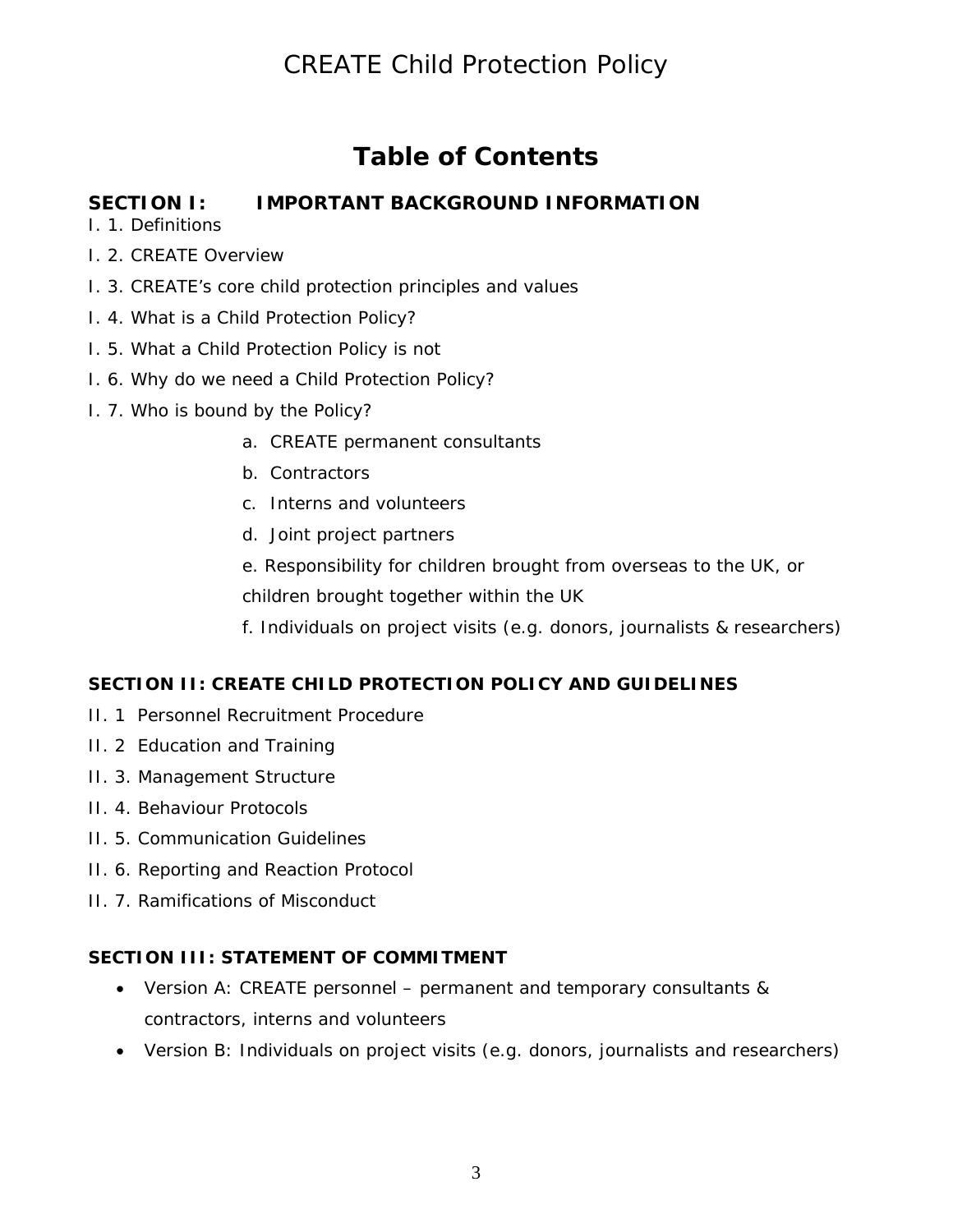## **SECTION I: IMPORTANT BACKGROUND INFORMATION**

## **I. 1. Definitions**

#### *Child*

For the purposes of this policy, a "child" is defined as anyone under the age of 18, in line with the UN Convention on the Rights of the Child.

#### *Child abuse*

- According to the **World Health Organisation**, "Child abuse" or "maltreatment" constitutes 'all forms of physical and/or emotional ill-treatment, sexual abuse, neglect or negligent treatment or commercial or other exploitation, resulting in actual or potential harm to the child's health, survival, development or dignity in the context of a relationship of responsibility, trust or power.'[1](#page-3-0)
- **NSPCC** similarly specify "cruelty to children" or "child abuse" as 'behaviour that causes significant harm to a child. It also includes when someone knowingly fails to prevent serious harm to a child. All forms of cruelty are damaging – it can be harder to recover from the emotional impact than from the physical effects.<sup> $2$ </sup>
- These definitions therefore point to **four types of cruelty:** 
	- o **Physical abuse:** including hurting or injuring a child, inflicting pain, poisoning, drowning, or smothering.
	- o **Sexual abuse:** including direct or indirect sexual exploitation or corruption of children by involving them (or threatening to involve them) in inappropriate sexual activities.
	- o **Emotional abuse:** repeatedly rejecting children, humiliating them or denying their worth and rights as human beings.
	- o **Neglect:** the persistent lack of appropriate care of children, including love, stimulation, safety, nourishment, warmth, education, and medical attention.
- A child who is being abused may experience more than one type of cruelty.
- Discrimination, harassment, and bullying are also abusive and can harm a child, both physically and emotionally'.

#### *Child protection*

A broad term to describe philosophies, policies, standards, guidelines and procedures to protect children from both intentional and unintentional harm. In the current context, it applies particularly to the duty of organisations - and individuals associated with those organisations - towards children in their care. 'Child protection' is a term used by many organisations for the work and programmes they undertake in the community or broader social environment. This may lead to confusion when discussing the child protection responsibilities and issues involved in managing an organisation. This policy is about *organisational* child protection – i.e. building a 'child-safe organisation.'

#### *Direct contact with children*

<span id="page-3-0"></span> $\overline{a}$ <sup>1</sup> The WHO definition of Child Abuse as defined by the Report of the Consultation on Child Abuse Prevention WHO – 1999.

<span id="page-3-1"></span><sup>2</sup> Definition taken from *Are you worried about the safety of a child?*, NSPCC, 2002, available to download from http://www.nspcc.org.uk/documents/safetyofchild.pdf.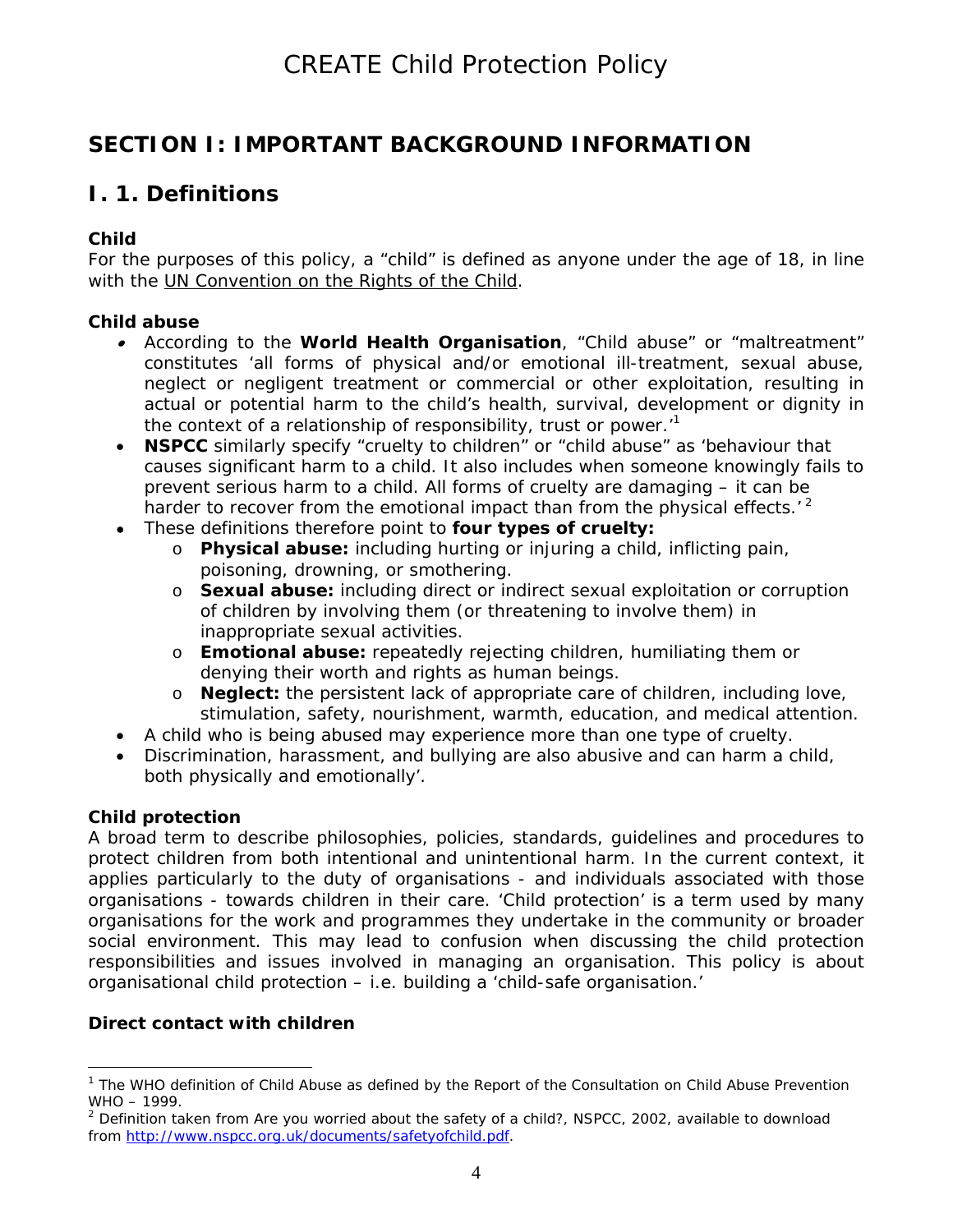Being in the physical presence of a child or children in the context of the organisation's work, whether contact is occasional or regular, short or long term. In the UK this could involve delivering talks to schools, churches and youth groups. Overseas this could involve project / site visits and attending conferences at which children are also present. [N.B. this list of examples is not exhaustive].

#### *Indirect contact with children*

- 1. Having access to information on children in the context of the organisation's work, such as children's names, locations (addresses of individuals or projects), photographs and case studies.
- 2. Providing funding for organisations that work 'directly' with children. Albeit indirectly, this nonetheless has an impact on children, and therefore confers upon the donor organisation responsibility for child protection issues.
- [N.B. this list of examples is not exhaustive].

#### *Policy*

'A statement of intent that demonstrates a commitment to safeguard children from harm and makes clear to all what is required in relation to the protection of children. It helps to create a safe and positive environment for children and to show that the organisation is taking its duty and responsibility of care seriously. $3$ 

#### **Named person responsible for child protection:**

CREATE permanent consultants in rotation – July – Dec 2006: Elanor Jackson Jan – June 2007: Savina Geerinckx July – Dec 2007: Marie Wernham **Second named person responsible for child protection (if main contact is unavailable):** July – Dec 2006: Savina Geerinckx Jan – June 2007: Marie Wernham July – Dec 2007: Elanor Jackson

<span id="page-4-0"></span> $\overline{a}$ <sup>3</sup> *Setting the Standard: A common approach to Child Protection for international NGOs*, Standard 1 (Policy).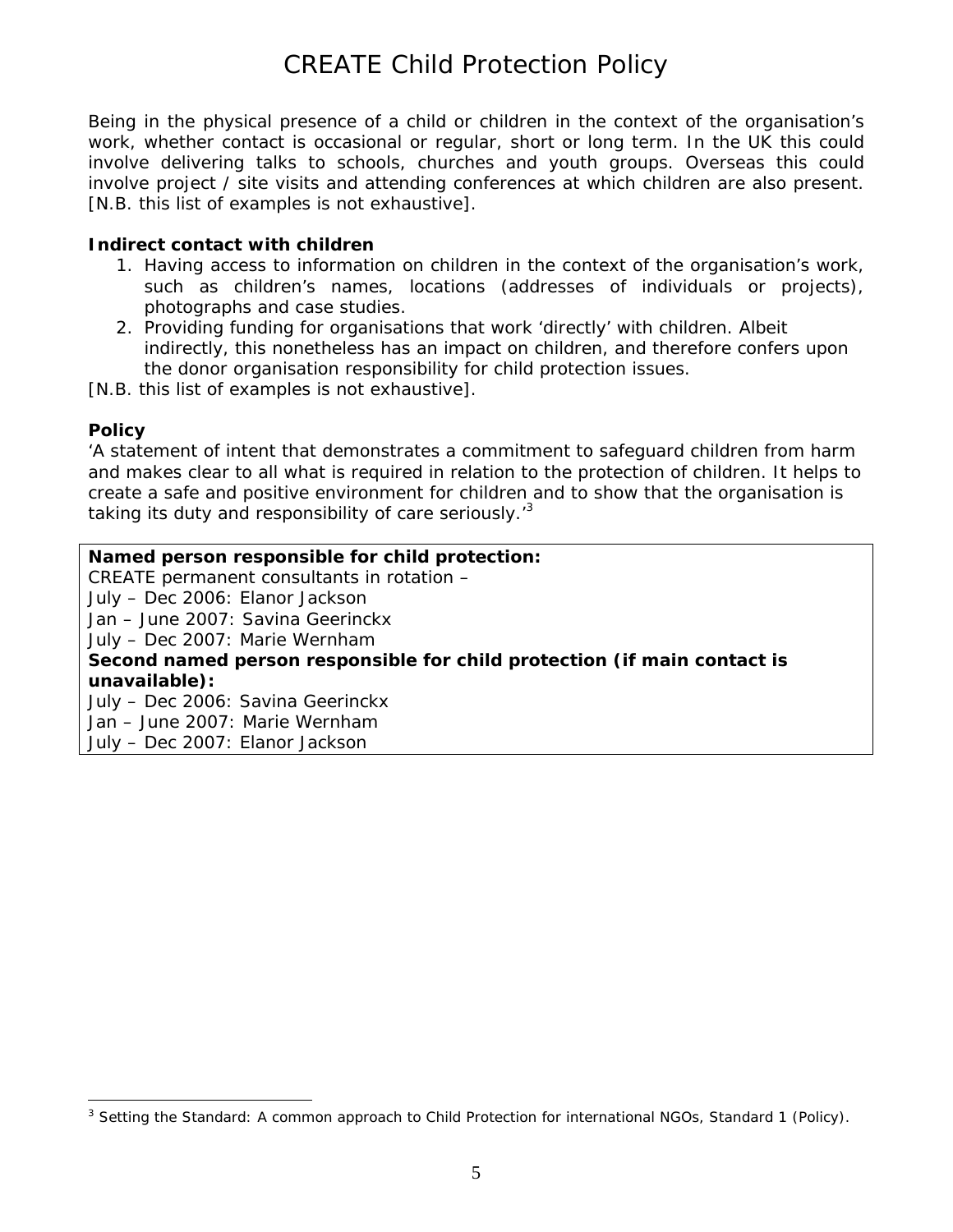## **I. 2. CREATE Overview**

- Established in November 2005, *CREATE: Child Rights Evaluation, Advice & Training Exchange*, is a consultancy group of three dynamic individuals with extensive experience in the child rights sector. We work on all areas of child rights, specialising in child protection, juvenile justice, street children and child rightsbased approaches to development.
- We offer a range of services including: monitoring and evaluation, research, policy advice, project cycle management, training and development of training materials on a range of issues.
- We provide flexible and extremely high quality services for a broad spectrum of clients ranging from small, grassroots organisations to governments and intergovernmental organisations.
- CREATE consultants take on individual and joint projects although where possible, CREATE promotes collaborative working amongst its consultants to encourage the best possible input into a project and exchange of skills and experience, tailored to suit the client's needs.
- We aim to take an ethical approach in our work, in terms of our Child Protection Policy - which all members are bound by - and our Code of Ethics which promotes a more holistic view of the way we approach human rights, development and the environment.

## **I. 3. CREATE's core child protection principles and values**

- **The legal basis the UNCRC: CREATE's Child Protection Policy is firmly based on the principles of the UN Convention on the Rights of the Child.** Taken holistically, the CRC provides a comprehensive framework for the protection, provision and participation of all children without discrimination to ensure their survival and development to the maximum extent possible. On the understanding that the CRC must be read as a whole, the following articles nevertheless form the specific basis of child protection: 1 (definition of 'child'), 2 (non-discrimination), 3.1 (the best interests of the child), 3.2 (duty of care and protection), 3.3 (standards of care), 6 (survival and development), 12 (participation),13 (freedom of expression), 19 (protection from violence), 25 (periodic review of placements), 32, 33, 34, 36, 37(a) (protection from economic exploitation, substance abuse, sexual abuse and exploitation, 'all other forms of exploitation'; torture, cruel, inhuman or degrading treatment or punishment), 39 (physical and psychological recovery and social reintegration).<sup>[4](#page-5-0)</sup>
- **The moral basis a non-negotiable duty:** CREATE believes that organisations and individuals working for children's rights have an absolute duty to protect this group from abuse, mistreatment, and exploitation from within organisations intended for their benefit. *This duty is imperative and non-negotiable. Without adequate standards and mechanisms of protection in place, an organisation is not only failing in its primary duty of care, but may also be negligently or recklessly*

<span id="page-5-0"></span> $\overline{a}$ <sup>4</sup> For full text of these Articles see 'Child Protection Tools' (Policies and approaches / Child Protection) at [www.createsolutions.org](http://www.createsolutions.org/)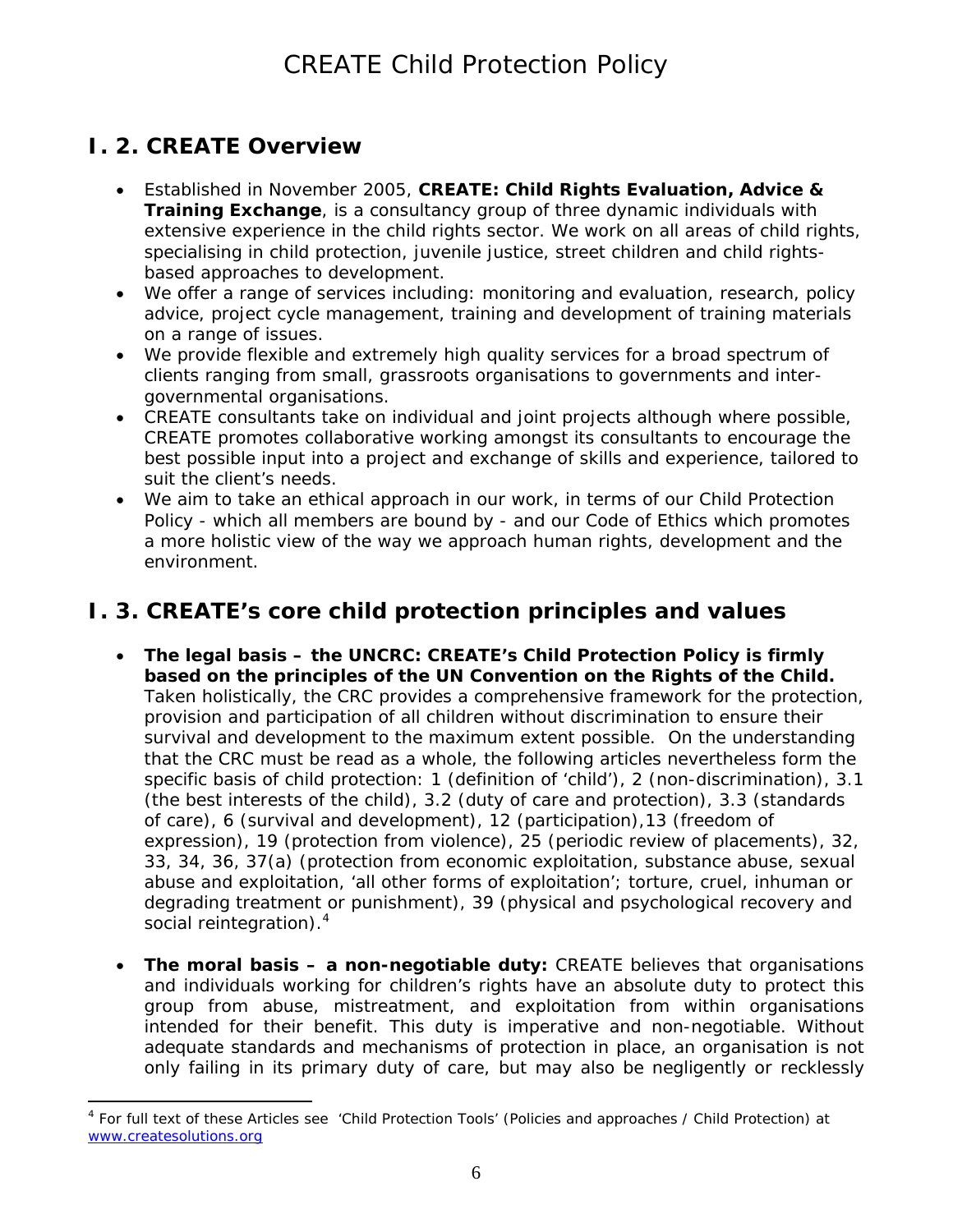*fostering an environment of abuse.* Any organisation or individual that claims to be working for the benefit of children *must* make sure that it is not putting children at risk through lack of attention to child protection policies and procedures.

- **An end to silence:** Silence breeds abuse and exploitation of children. Child sex abusers will seek out organisations with weak communication structures and thrive where secrecy and shame prevail. Furthermore, without proper policies and explicit procedures in place, organisations and individuals are extremely vulnerable to false allegations of child abuse. CREATE therefore believes in:
	- o creating an environment where issues of child protection are discussed openly and are understood between children and adults;
	- o promoting open lines of communication both internally and externally within and between organisations and individuals to improve awareness and implementation of child protection policies and practices;
	- o creating a framework to deal transparently, consistently and fairly with allegations concerning abuse.
- **Children's participation a space and a voice:** Child protection is not only about policies on paper. The best way to protect children is to empower them to protect themselves. Creating a space where children feel able and willing to speak out about abuse, free from abusers, empowers them to become actors in their own protection without further discrimination or shame. "Children have the right to communication – to enable them to receive information, to ask questions, to make choices, and to make decisions."<sup>5</sup> CREATE believes that helping children to find a voice is an essential step to helping them to claim their individual rights. *Children will only benefit from this policy if they are aware of their rights and are given the proper environment in which to exercise them*. Appendix 2 of the ChildHope child protection toolkit includes suggested activities to assist organisations in this process.
- • **Taking it further:** Child protection is not just about reading and signing a piece of paper: the policy sets out guidelines and standards that must be put into practice. These include, amongst other measures: recruitment procedures, review of management structures, creation of a space for children to speak out, staff training, and development of transparent protocols. '*Above all, it must be remembered that it is the children, not the standards, that are sacrosanct; and although abuse must never be tolerated, the standards are no more than a tool in the service of promoting the welfare of children.'[6](#page-6-1)*
- **Capacity building:** CREATE understands the need for capacity building on issues of child protection and appreciates the constraints and conditions under which organisations operate. CREATE is committed to undertake such capacity building in partnership with others. Supporting materials are available at [www.childhope.org.uk/toolkit.php](http://www.childhope.org.uk/toolkit.php) and [www.createsolutions.org](http://www.createsolutions.org/)

<span id="page-6-0"></span><sup>&</sup>lt;sup>5</sup> Quoted from Sense International Child Protection Policy, Section 2.1.2

<span id="page-6-1"></span><sup>&</sup>lt;sup>6</sup> Setting the Standard: A common approach to Child Protection for international NGOs, anonymous INGO quotation, p.6.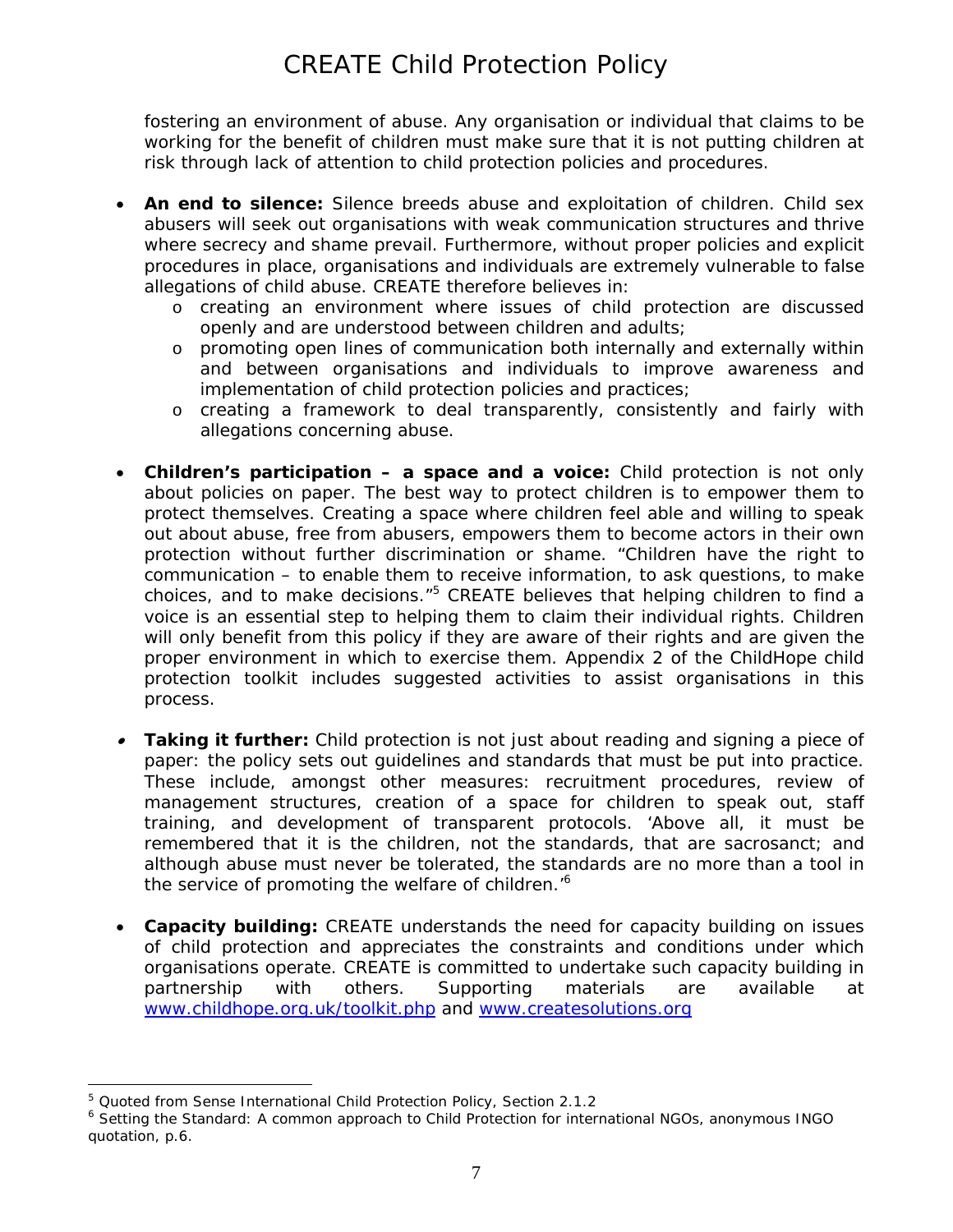- **Challenging complacency:** Resistance to addressing child protection issues may come from lack of understanding of the nature of child abuse, lack of commitment to the organisation / programme, and a sense that child abuse happens elsewhere. Organisations should ask themselves: "If safety and well being of children are not at the centre of the organisation's programme / activities, then why not?" 'It is unfortunate and unacceptable that it will take a horrendous incident to shock some organisations into action'. CREATE will challenge complacency as a matter of course.[7](#page-7-0)
- **These principles underlie all of the following standards set out in this document.**

## **I. 4. What is a Child Protection Policy?**

A Child Protection Policy provides a framework of principles, standards and guidelines on which to base individual and organisational practice in relation to areas such as:

- Creating a 'child safe' and 'child friendly' organisation (in relation to environmental safety as well as protection against physical, psychological and sexual abuse)
- Prevention of abuse
- Personnel recruitment
- Education and training
- Management structure
- Guidelines for appropriate and inappropriate behaviour/attitude of adults towards children and of children towards each other
- Guidelines for communications regarding children
- Recognising, reporting and reacting to suspected and alleged abuse
- Ramifications of misconduct in relation to the policy and procedures

This policy is not solely directed towards sexual abuse, but rather encompasses all aspects of child protection including, but not limited to: proper recruitment, training and managerial procedures, health and safety measures, physical harm, disciplinary measures in relation to children, working with information about children, and the ramifications of misconduct.

<span id="page-7-0"></span> $\overline{a}$ 7 Adapted, with selected quotations, from ECPAT Australia, *Choose with Care*, p.34.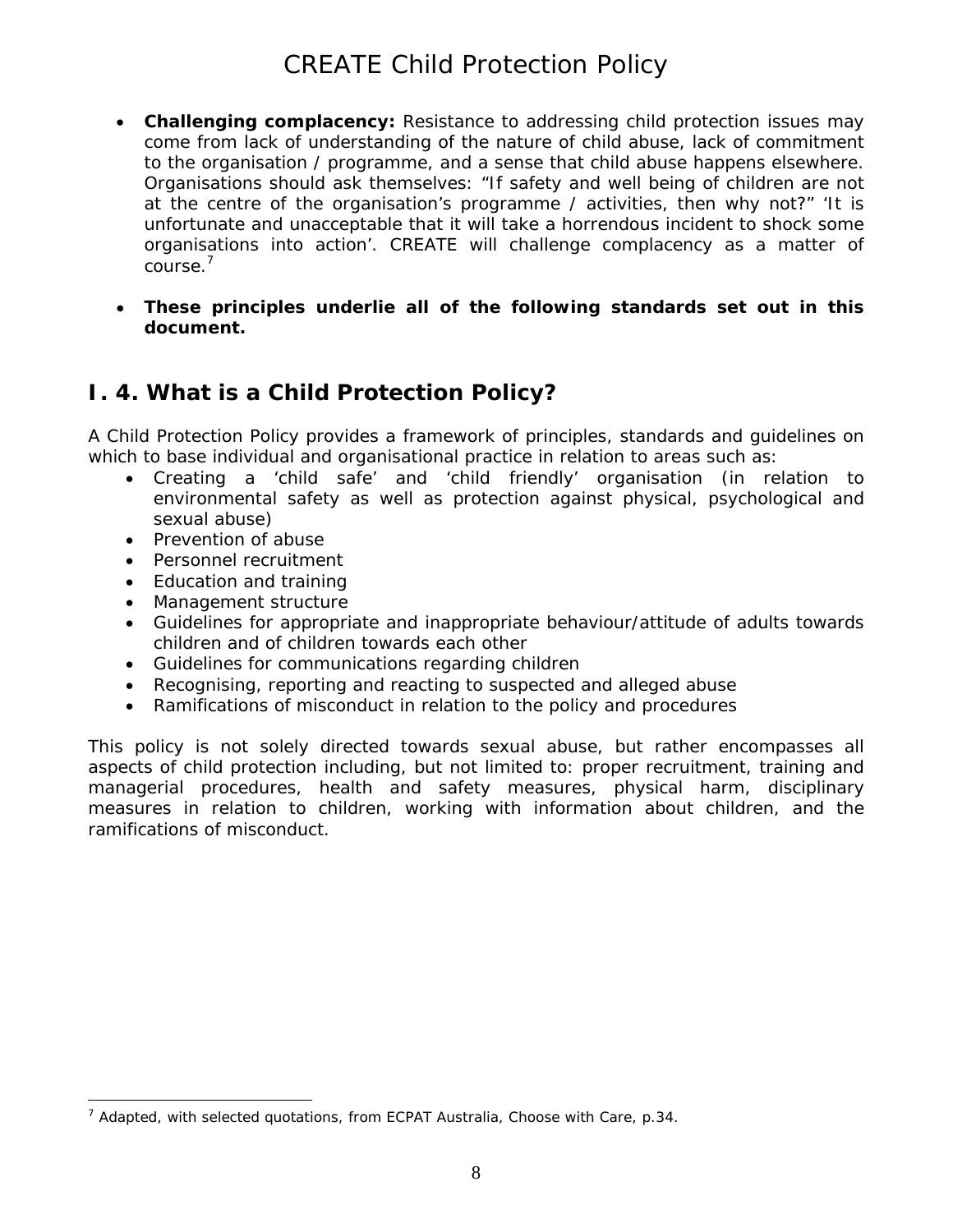## **1. 5. What a Child Protection Policy is not:**

Signing this policy does not absolve CREATE and its consultants from further action. It is the beginning, not the end of child protection. This policy is not exclusive to consultants working directly with children on a regular basis; it applies to every individual and organisation affiliated with CREATE in any way: *"Many organisations – especially those that do not work directly with children – do not believe the standards are relevant to them because of many factors.* CREATE disagrees with this and upholds that *every organisation (whether they work directly or indirectly with children, whether they are funding or being funded) must take responsibility for child protection."[8](#page-8-0)*

## **1**. **6. Why do we need a Child Protection Policy?**

*'Any international NGO should have a child protection policy if its direct or indirect beneficiaries include individuals under the age of 18'[9](#page-8-1)*

- As a group of consultants working for the rights of children, it is our duty to ensure that our promotion of children's rights includes specifically protecting children from accidental harm as well as deliberate abuse within organisations - and by individuals - intended for their benefit. This policy will assist in fulfilling this duty.
- The children with whom we work are especially vulnerable to abuse, exploitation, and ill-treatment at the hands of carers, other project workers, and those with access to their personal information. In the case of children who have run away from home, many have already experienced ruptured relationships of trust or abuse of an adult-child relationship in the form of physical, psychological or sexual abuse.
- Organisations working with vulnerable children have been, are and will continue to be vulnerable to harbouring abuse until the issues are brought into the open.
- Organisations without protection policies, guidelines and systems are more vulnerable to false or malicious accusations of abuse.
- Without proper policies, guidelines and procedures in place, allegations of abuse, whether founded or unfounded, can destroy an organisation's reputation. This will have serious implications for CREATE's ability to function (thus undermining our entire portfolio of work, even beyond the scope of the particular project concerned) as well as damaging the reputation of the child rights sector as a whole.
- Because the potential for child abuse exists throughout the world, CREATE, as a group of consultants who have already done pioneering work in this field, is ideally

<span id="page-8-0"></span><sup>8</sup> *Setting the standard: A common approach to child protection for international NGOs*, anonymous NGO quotation, p.4.

<span id="page-8-1"></span><sup>9</sup> *Setting the Standard: A common approach to Child Protection for international NGOs*, Standard 1 (Policy).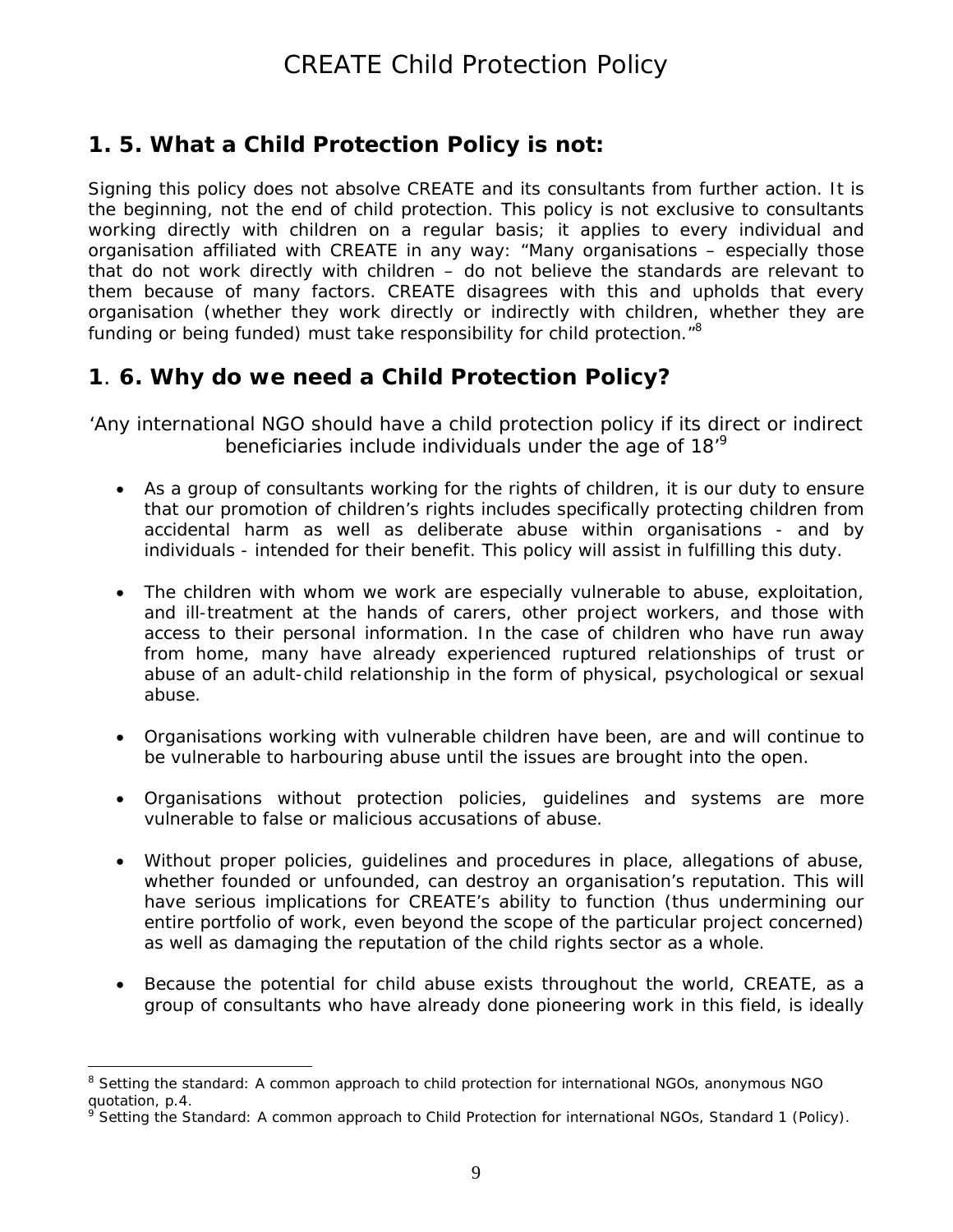placed to promote awareness, sensitisation and standards of child protection and to engage in capacity building on this important issue.

## **1. 7. Who is bound by the Policy?**

Each individual and organisation working in the name of CREATE, or contracted by CREATE, is held accountable for good practice while working either 'directly' or 'indirectly' with children (see 'definitions', Section I.1). Each will be informed of the policy, and asked to sign a 'Statement of Commitment' to the principles contained in the policy.

#### **a. CREATE permanent consultants**

- CREATE consultants, whether they are associated with CREATE either full or parttime, are bound to the commitment not only to abide by, but also to understand and promote the policies, guidelines, principles and practice of child protection in a child rights context. It is crucial that the consultants of CREATE uphold the highest standards of professional and ethical behaviour while associated with CREATE, including in their personal lives, because the actions of the consultants reflect the principles of the organisation.
- This document outlines the recruitment procedures for new consultants (see Section II.1).
- The format of management structure is outlined in Section II.3. Direct lines of communication throughout the consultants must be implemented and a specific person assigned to be in charge of child protection issues on a rotational basis.
- Each consultant will be:
	- Required to obtain a Criminal Records Bureau standard disclosure check (if geographical jurisdiction of the CRB applies);  $10$
	- Expected to sign the appropriate Statement of Commitment to CREATE's Child Protection Policy as a condition of association with CREATE (see Section III  $(A))$ :
	- Expected to sign a personal declaration stating any criminal convictions, including those considered 'spent';
	- Expected to attend all child protection training provided by the organisation;
	- New consultants will be expected to provide 2 contacts for referees that can be verified by telephone.

### **b. Contractors**

 $\overline{a}$ 

• Each individual or organisation whose services are used by CREATE, and which include direct or indirect contact with children<sup>11</sup>, such as contractors, will be made aware of CREATE's Child Protection Policy by being issued a copy of the contractor version of the Policy.

<span id="page-9-0"></span><sup>&</sup>lt;sup>10</sup> See 'Child FAQs' (Policies and approaches / Child Protection) at [www.createsolutions.org](http://www.createsolutions.org/) for information on the CRB and descriptions of standard and enhanced disclosures.

<span id="page-9-1"></span> $11$  See Section I.1 for definition of 'direct' and 'indirect' contact.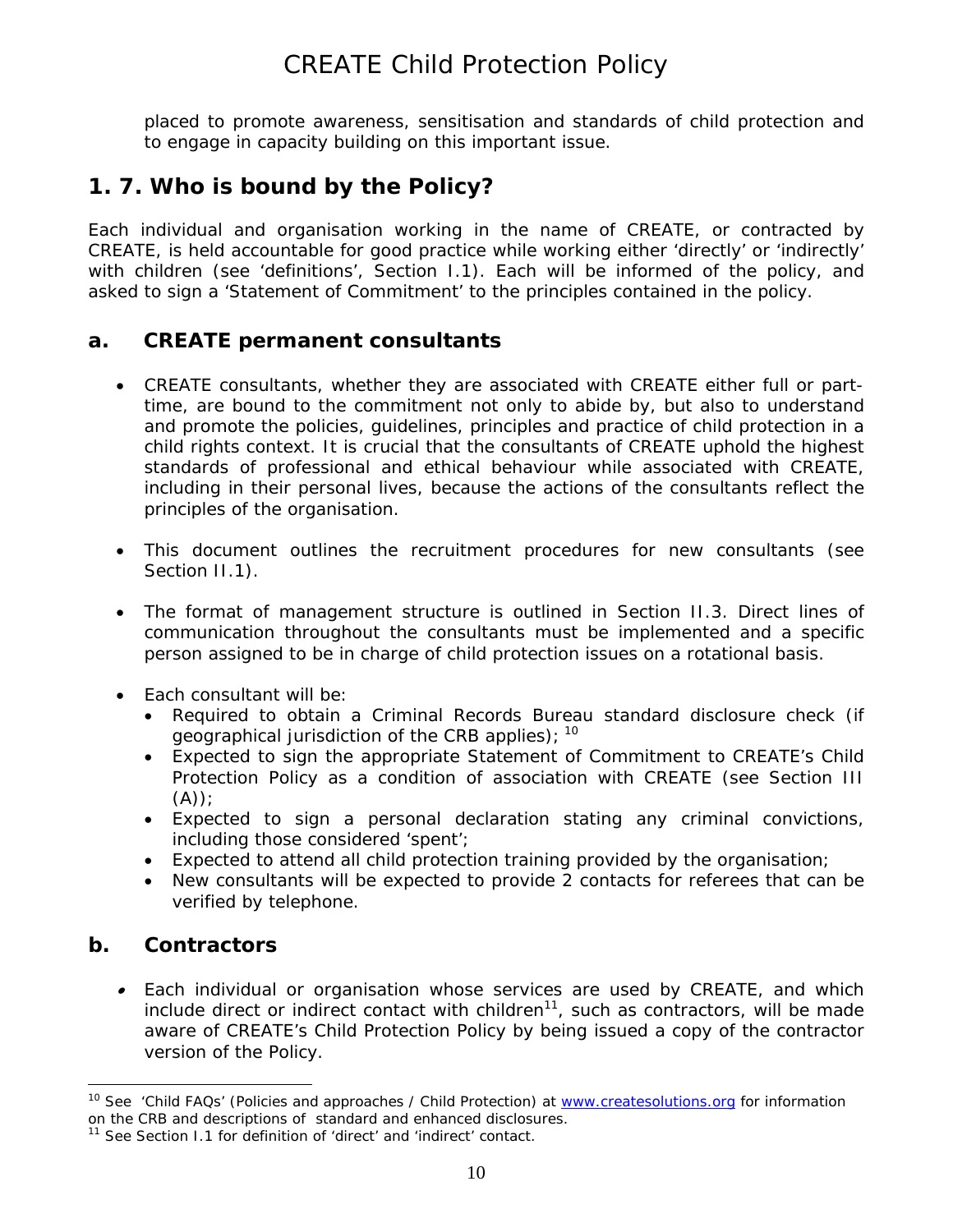- If the type of work carried out involves *direct* **contact** with children, the following standards shall apply:
	- Each contractor will be:
		- Expected to sign the appropriate Statement of Commitment to CREATE's Child Protection Policy as a condition of the contract (see Section III (A)) (whether organisation and/or individual);
		- Required to obtain a Criminal Records Bureau *standard* disclosure check (if geographical jurisdiction of the CRB applies) (applies only to individual contractor);  $12$
		- Expected to sign a personal declaration stating any criminal convictions, including those considered 'spent' (applies only to individual contractor);
		- Expected to provide 2 contacts for referees that can be verified by telephone (applies only to individual contractor).
- If the type of work carried out involves *indirect* **contact** with children and/or information regarding children, the following standards shall apply:
	- Each contractor will be:
		- Expected to sign the appropriate Statement of Commitment to CREATE's Child Protection Policy as a condition of the contract (see Section III (A)) (whether organisation and individual);
		- Expected to sign a personal declaration stating any criminal convictions, including those considered 'spent' (applies only to individual contractor);
		- Expected to provide 2 contacts for referees that can be verified by telephone (applies only to individual contractor).
- Individuals and organisations who work for CREATE more than once in any one year period are covered by their original Child Protection Policy commitments. Individuals or organisations who carry out work for CREATE again after one year will be required to recommit to our Child Protection Policy, conforming again with the requirements set out above.
- If the type of work carried out involves **no contact** with children, and no access to information regarding children, (e.g. accountant, auditor), then no formal procedure is necessary.

#### **c. Interns and Volunteers**

 $\overline{a}$ 

• CREATE interns and volunteers are bound to the commitment not only to abide by, but also to promote the policies, guidelines, principles and practice of children's protection in a child rights context. It is crucial that the interns and volunteers of CREATE uphold the highest standards of professional and ethical behaviour whilst associated with CREATE, including in their personal lives, because the actions of the interns and volunteers ought to reflect the principles of the organisation.

<span id="page-10-0"></span><sup>&</sup>lt;sup>12</sup> See 'Child Protection FAQs' (Policies and approaches / Child Protection) at [www.createsolutions.org](http://www.createsolutions.org/) for information on the CRB and descriptions of standard and enhanced disclosures.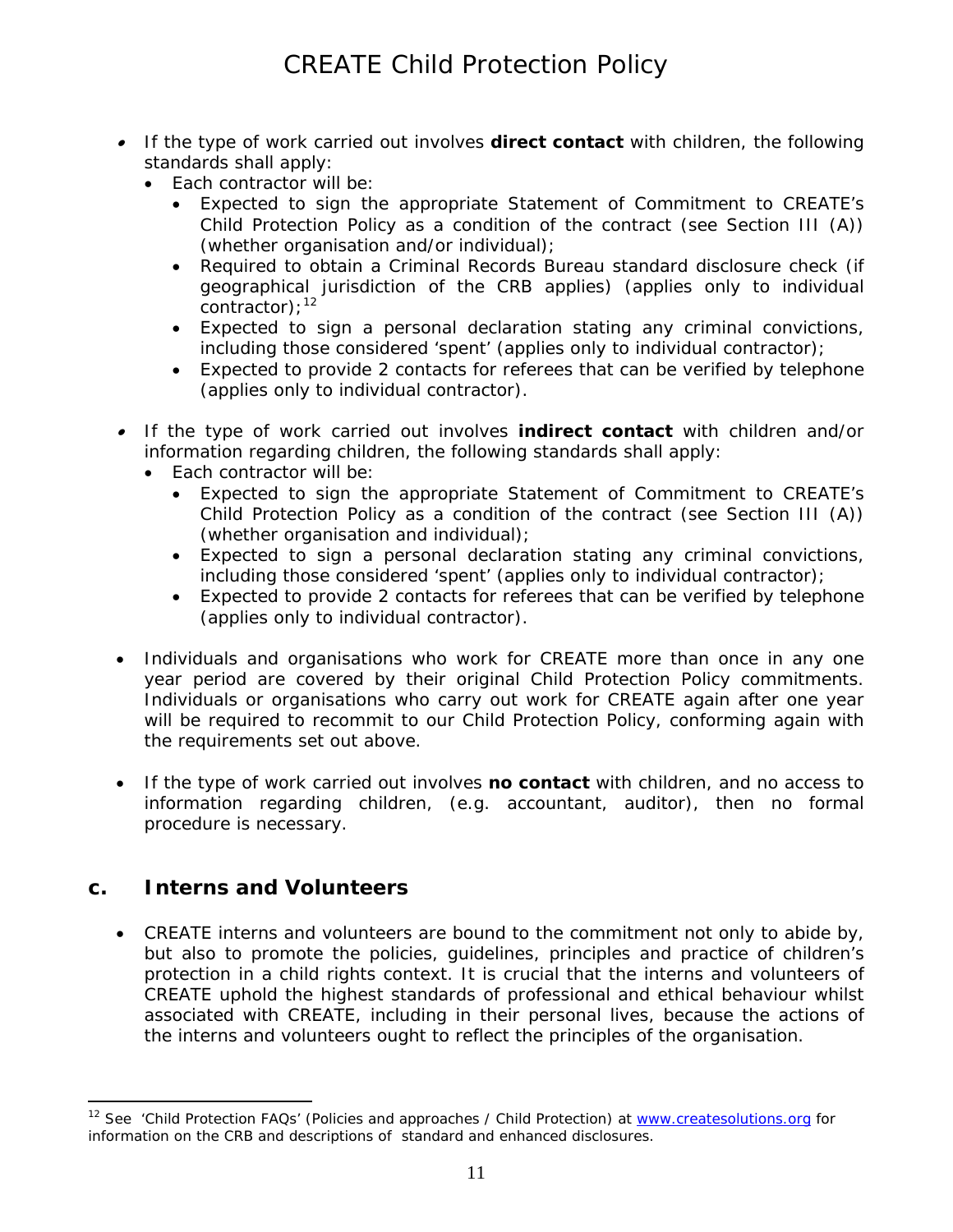- Because interns and volunteers are often employed temporarily, managers of interns and volunteers must stress the importance of child protection issues during initial induction training, and assess the actions of these workers, as part of the organisation's general management and monitoring procedures, to ensure the policy provisions are understood and followed correctly.
- A copy of CREATE's Child Protection Policy will be included in CREATE's Intern Induction Pack which will be presented to every intern and volunteer.
- Each intern and volunteer will be:
	- Required to obtain a Criminal Records Bureau basic disclosure check (if geographical jurisdiction of the CRB applies and if timing allows);  $^{13}$  $^{13}$  $^{13}$
	- Expected to sign the appropriate Statement of Commitment to CREATE's Child Protection Policy as a condition of working with CREATE (see Section III (A));
	- Expected to sign a personal declaration stating any criminal convictions, including those considered 'spent';
	- Expected to provide 2 contacts for referees that can be verified by telephone.

#### **d. Joint project partners**

 $\overline{a}$ 

- CREATE commits to raising awareness of child protection issues with partners on joint projects. CREATE will therefore incorporate child protection discussions into the development of all projects undertaken with external organisations.
- If, in any joint proposal, CREATE has overall responsibility for delivery of a project to the client, then CREATE will insist on all partners complying with CREATE's Child Protection Policy. This must be sensitively negotiated during the project development stage and support and advice must be given to partners throughout the project to assist them in complying with these standards.
- In any project where responsibility for delivery of a project to a client is held jointly / equally between the project partners:
	- o CREATE's own personnel (consultants, contractors, interns and volunteers) are bound by this policy;
	- o In addition, CREATE will ensure to the best of its ability and in the given circumstances - that child protection concerns are addressed and monitored throughout the project overall;
	- o CREATE will proactively offer advice and assistance on child protection issues to other project partners, and will encourage them to develop their own child protection policies if they do not have something already in place.
	- o However, CREATE will not be responsible for the personnel of project partners in terms of child protection issues.

#### **e. Responsibility for children brought from overseas to the UK, or children brought together within the UK**

<span id="page-11-0"></span><sup>&</sup>lt;sup>13</sup> See 'Child Protection FAQs' (Policies and approaches / Child Protection) at [www.createsolutions.org](http://www.createsolutions.org/) for information on the CRB and descriptions of standard and enhanced disclosures.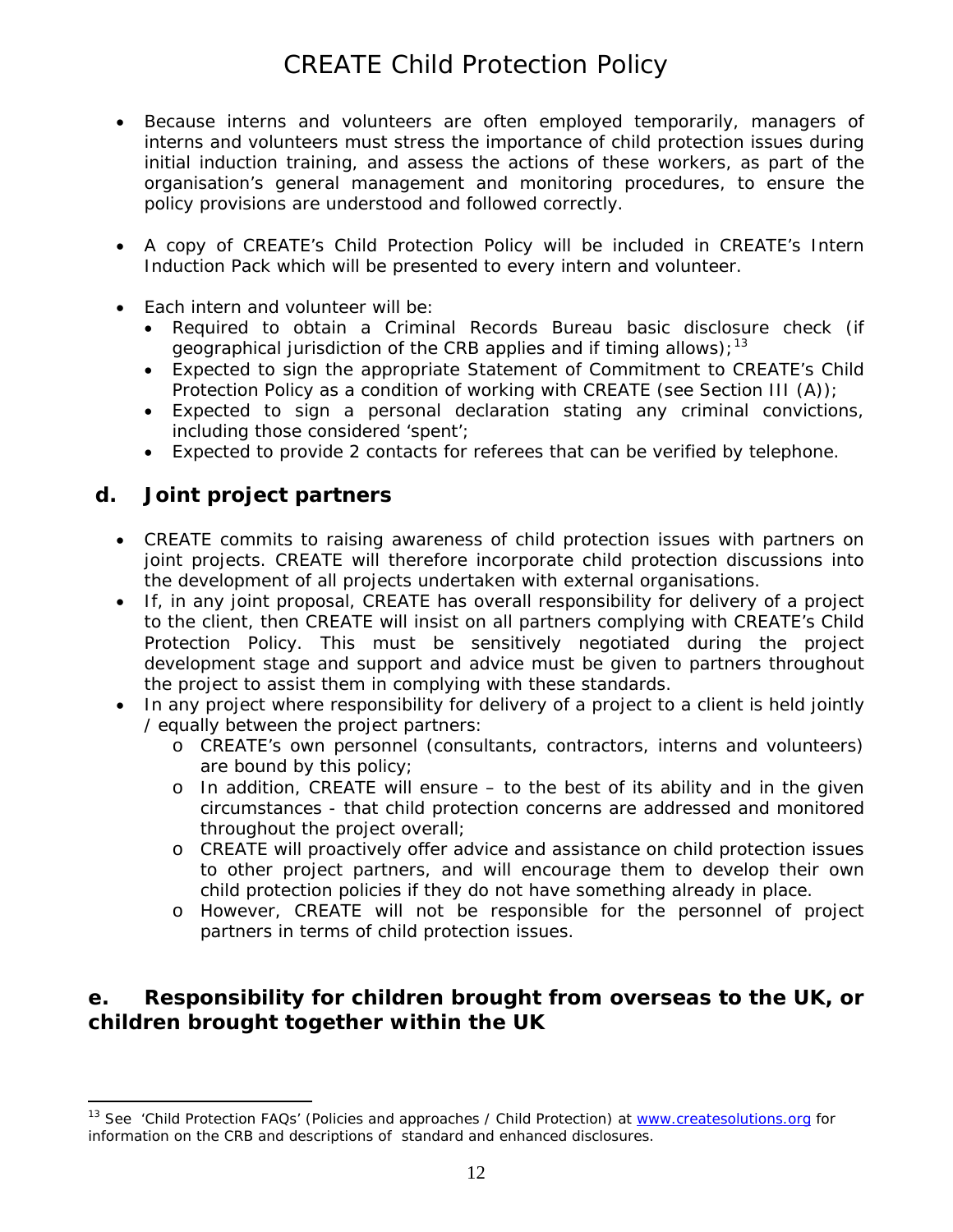- In general, children's participation is best developed by working with children within their own environments and in the context of their own social support structures. Children's participation should be integrated into programming on an ongoing basis as much as possible rather than being confined to participation in one-off events and consultations, especially those that take place outside the child's local context. With this in mind, any decision to invite children to attend events in the UK must be taken in the best interests of the child with serious consideration given to the objectives and implications.
- If CREATE undertakes any initiative (whether in a funding or facilitating role) to bring children from overseas to the UK, or together within the UK, for any purpose (e.g. attending conferences, exchange visits, consultations), both CREATE as a whole, as well as the individuals entrusted with the direct care of the children are responsible for ensuring compliance with all relevant aspects of this policy. The child / children will be accompanied by a designated chaperone at all times.
- The individuals entrusted with the direct care of the children must:
	- o satisfy the procedures listed above in Section I.7.b including signing the relevant Statement of Commitment to CREATE's policy, undergoing standard CRB disclosure (if geographic jurisdiction applies), providing a personal declaration of criminal convictions and 2 contacts for referees that can be verified by telephone;
	- o receive a specific briefing in relation to the exact circumstances of the project - from the organisation's designated child protection person / Officer; this briefing should include refresher training on the organisation's Code of Behaviour, and ample opportunity for clarifying child protection principles and procedures;
	- o be provided with contact details for 24 hour emergency support within the organisation for the duration of the child / children's visit, as well as external emergency contact details (e.g. medical).
- Individuals within the organisation who are likely to come into contact with such children in the context of visits from overseas should, in addition to complying with the general policy requirements, receive refresher training on the organisation's Code of Behaviour.
- Representatives of the organisation shall disseminate and promote copies of the Code of Behaviour in all situations where the organisation is responsible for bringing children in contact with adults<sup>14</sup>.

#### **f. Individuals on project visits[15](#page-12-1) (e.g. donors, journalists, and researchers):**

<span id="page-12-1"></span><span id="page-12-0"></span>

<sup>&</sup>lt;sup>14</sup> See also Section II.4<br><sup>15</sup> I.e. those individuals not covered by other, specific sections of the policy: i.e. 'researchers' here would not include paid contractors who would be covered under Section I.9.1.d.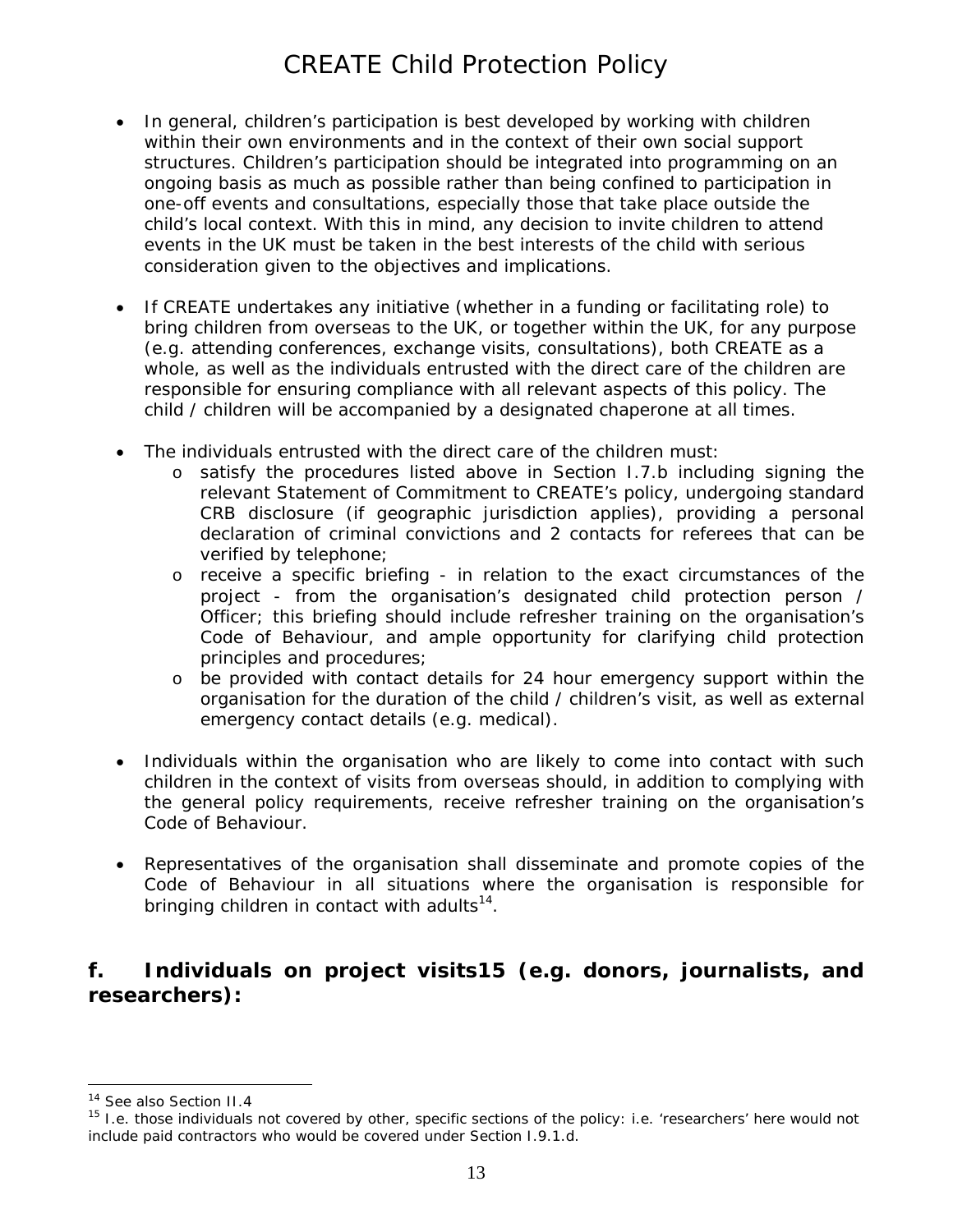- Anyone travelling overseas either as a representative of CREATE, or where CREATE is responsible for that person, e.g. donors, journalists and researchers, and who will have direct or indirect contact with children during the project visit, will be:
	- o required to obtain a Criminal Records Bureau standard disclosure check (if geographical jurisdiction of the CRB applies and if timing allows)<sup>16</sup>;
	- o expected to sign the appropriate Statement of Commitment to the project visit version of CREATE's Child Protection Policy as a condition of the visit (see Section III (B));
	- o expected to sign a personal declaration stating any criminal convictions, including those considered 'spent', and declaring any previous investigations or allegations made against them with respect to child protection issues;
	- o expected to provide 2 contacts for referees that can be verified by telephone;
	- o expected to receive a specific briefing in relation to the exact circumstances of the visit - from the organisation's designated Child Protection Officer; this briefing should include training on CREATE's Code of Behaviour and CREATE's Communication Guidelines (including use of images); in the case of journalists, they will also be issued a copy of any additional media guidelines that may be produced in the future.

## **SECTION II: CREATE CHILD PROTECTION POLICY**

**Our vision is to build a "child safe organisation". We will work towards this by developing and implementing policies and procedures, to the best of our ability, to ensure the respect and wellbeing of children who come into contact with CREATE. The implementation of this policy and the guidelines outlined below should be based on a spirit of positive commitment at all times to the best interests of the child.** 

**Updating the policy:** This document will be reviewed 6 months after it comes into force and will thereafter be updated a minimum of once every year or whenever there is a major change in the organisation or in relevant legislation, to guarantee the best available policies for child protection.

**Further resources:** Members of CREATE have developed, in association with ChildHope UK and the Consortium for Street Children, comprehensive training materials for organisations - both in the UK and overseas - to develop, implement, monitor and evaluate child protection policies and procedures. This toolkit is available at [www.childhope.org.uk/toolkit.php](http://www.childhope.org.uk/toolkit.php) and [www.createsolutions.org.](http://www.createsolutions.org/) See also 'Child Protection Tools' (Policies and approaches / Child Protection) at [www.createsolutions.org](http://www.createsolutions.org/) for additional information.

<span id="page-13-0"></span><sup>&</sup>lt;sup>16</sup> See 'Child Protection Tools' (Policies and approaches / Child Protection) at [www.createsolutions.org](http://www.createsolutions.org/) for information on the CRB and descriptions of standard and enhanced disclosures.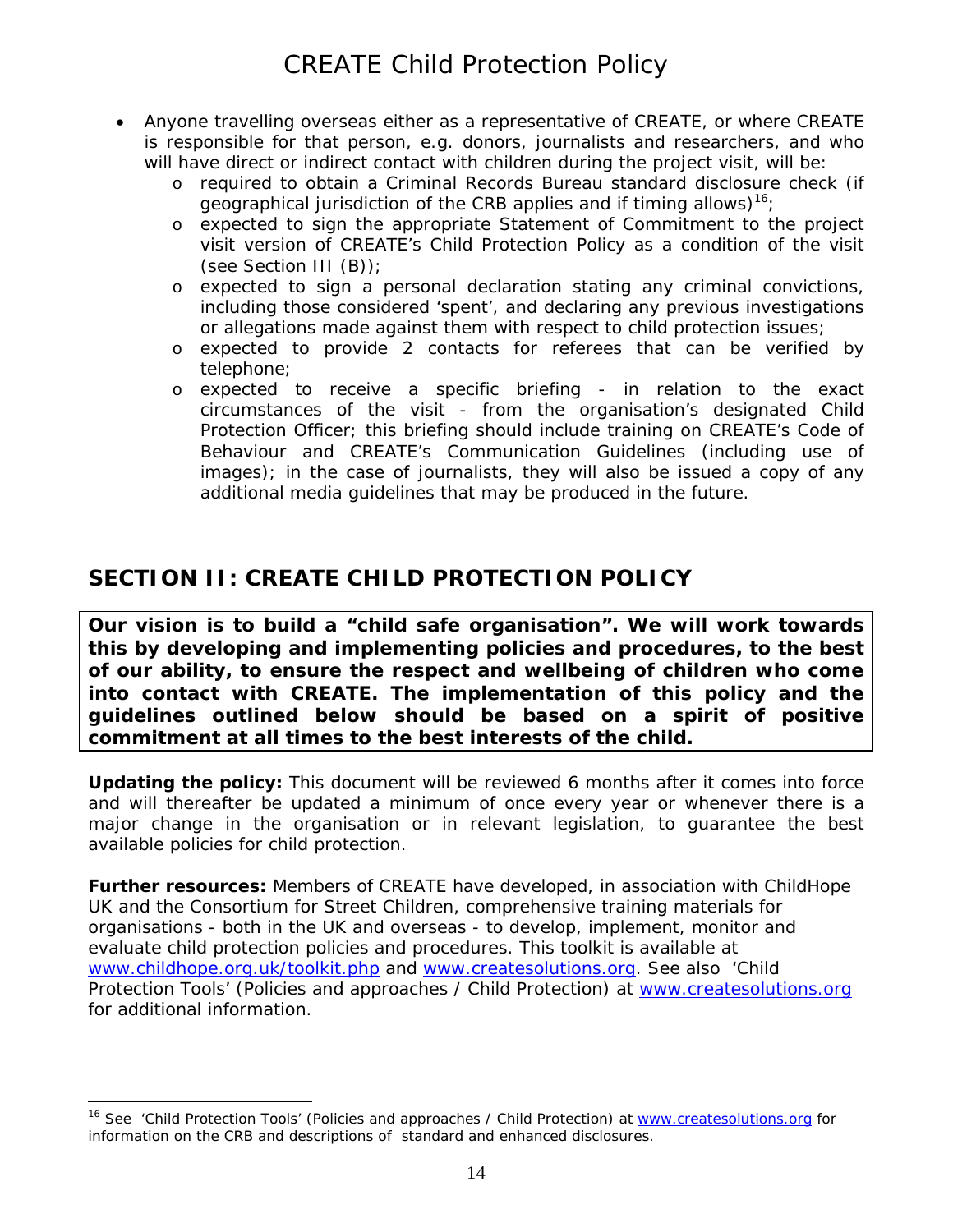### **II. 1 Personnel Recruitment Procedure**

Existing CREATE consultants will:

- Read, understand and accept compliance with CREATE's Child Protection Policy and guidelines as part of the terms and conditions of association with CREATE. This process will include signing the appropriate Statement of Commitment as a condition of association (see Section III (A))].
- Obtain a standard or enhanced disclosure (depending on level of contact with children) through the Criminal Records Bureau<sup>17</sup> (if geographical jurisdiction of the CRB applies). "Police checks will be considered to be valid for 3 years, although repeat police checks should be requested before this time should suspicions arise."<sup>[18](#page-14-1)</sup>
- Sign a personal declaration stating any criminal convictions, including those considered 'spent'.

If CREATE recruits any additional consultants, contractors, interns or volunteers, whether paid or unpaid, full time or part time, temporary or long-term, having direct or indirect contact with children, there will be a thorough and standardised recruitment process which shall include:

- Advertisements for vacancies that clearly state that a child protection policy, including screening procedures, is in place.
- A candidate specification that accompanies each job description, against which applicants are judged, to ensure that the best candidate for the job is selected, above and beyond child protection considerations.<sup>19</sup>
- The requirement for the potential associate to read, understand and accept compliance with CREATE's Child Protection Policy and guidelines as part of the terms and conditions of association with CREATE. This process will include signing the appropriate Statement of Commitment as a condition of association (see Section III  $(A))$ ].
- A standard or enhanced disclosure (depending on level of contact with children) through the Criminal Records Bureau<sup>20</sup> (if geographical jurisdiction of the CRB applies). "Police checks will be considered to be valid for 3 years, although repeat police checks should be requested before this time should suspicions arise.  $12^2$
- The requirement for the potential associate to sign a personal declaration stating any criminal convictions, including those considered 'spent'.

<span id="page-14-0"></span><sup>&</sup>lt;sup>17</sup> See 'Child Protection FAQs' (Policies and approaches / Child Protection) at [www.createsolutions.org](http://www.createsolutions.org/) for information on the CRB and descriptions of standard and enhanced disclosures.

<span id="page-14-3"></span><span id="page-14-2"></span>

<span id="page-14-1"></span><sup>&</sup>lt;sup>18</sup> Sense International Child Protection Policy, section 4.4.2.7.<br><sup>19</sup> ChildHope Child Protection Policy, July 2001, section 2.2.<br><sup>20</sup> See 'Child Protection FAQs' (Policies and approaches / Child Protection) at www.create information on the CRB and descriptions of standard and enhanced disclosures.

<span id="page-14-4"></span> $21$  Sense International Child Protection Policy, section 4.4.2.7.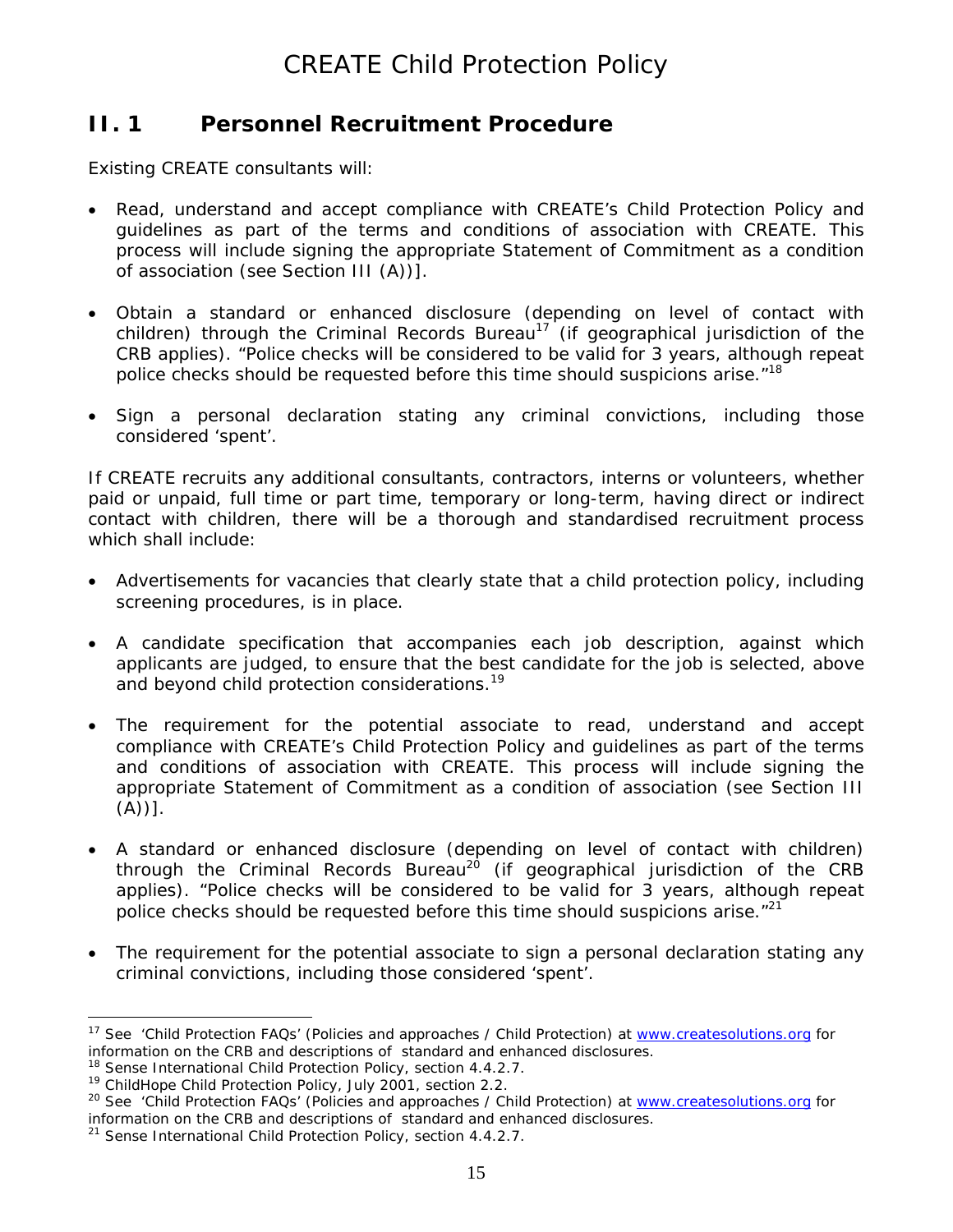- The required minimum of two character references (excluding family members and those who have known the applicant personally for less than 2 years<sup>22</sup>) that can be verified by telephone. "If [the] two referees are being used as an alternate arrangement to police checking [i.e. if geographical jurisdiction of the Criminal Records Bureau does not apply] then the existence of the referee must be confirmed [...] and the reference must be taken up. $"^{23}$  $"^{23}$  $"^{23}$
- An interview process which includes:
	- o One member of the recruitment panel will have undergone recruitment training specifically focussed on the issues of child protection. See Child Protection Policies and Procedures Tooolkit Appendix 9 – Guidelines on Recruitment [www.childhope.org.uk/toolkit.php](http://www.childhope.org.uk/toolkit.php) for sample interview questions.
	- o Specific, standardised questions at interview on child protection and the candidate's commitment to, and respect for, child protection policies and procedures as well as the candidate's motivation for working with children.
	- o Attentiveness to anything suspicious in employment history (including gaps), and the use of telephone references to clarify any areas of concern.

## **II. 2Education and Training**

 $\overline{a}$ 

CREATE's permanent consultants will foster an environment that encourages opportunities to question and learn about child protection issues. There will be opportunities within CREATE to develop and maintain the necessary skills and understanding to safeguard children<sup>24</sup>. The opportunities shall include:

- An induction process for all consultants, contractors, interns and volunteers which includes: familiarisation with the Child Protection Policy and procedures<sup>25</sup>; opportunities to learn about the nature of abuse, the effects of abuse and how to recognise and respond to concerns about child abuse<sup>26</sup>; information and support on who to contact in the event of any concerns about child protection issues.
	- o New consultants, contractors, interns and volunteers should receive child protection training as soon as possible (ideally within 3 months) of taking up their position.
	- o Existing consultants should receive child protection training within a designated time period (ideally within 3 months) of the Child Protection Policy coming into force.
- Consultants, contractors, interns and volunteers who will have direct contact with children either in the UK (e.g. through school or youth group contact) or overseas (e.g. through project visits) must be fully trained on the organisation's behaviour

<span id="page-15-0"></span>

<span id="page-15-2"></span><span id="page-15-1"></span>

<sup>&</sup>lt;sup>22</sup> Adapted from Sense International Child Protection Policy, section 4.4.2.5.<br><sup>23</sup> Adapted from Sense International Child Protection Policy, section 4.4.2.6.<br><sup>24</sup> Setting the Standard: A common approach to Child Protect

<span id="page-15-3"></span><sup>&</sup>lt;sup>5</sup> Setting the Standard: A common approach to Child Protection for international NGOs, Standard 8 (Education and Training), Criteria 8.1

<span id="page-15-4"></span><sup>26</sup> *Setting the Standard: A common approach to Child Protection for international NGOs*, Standard 8 (Education and Training), Criteria 8.2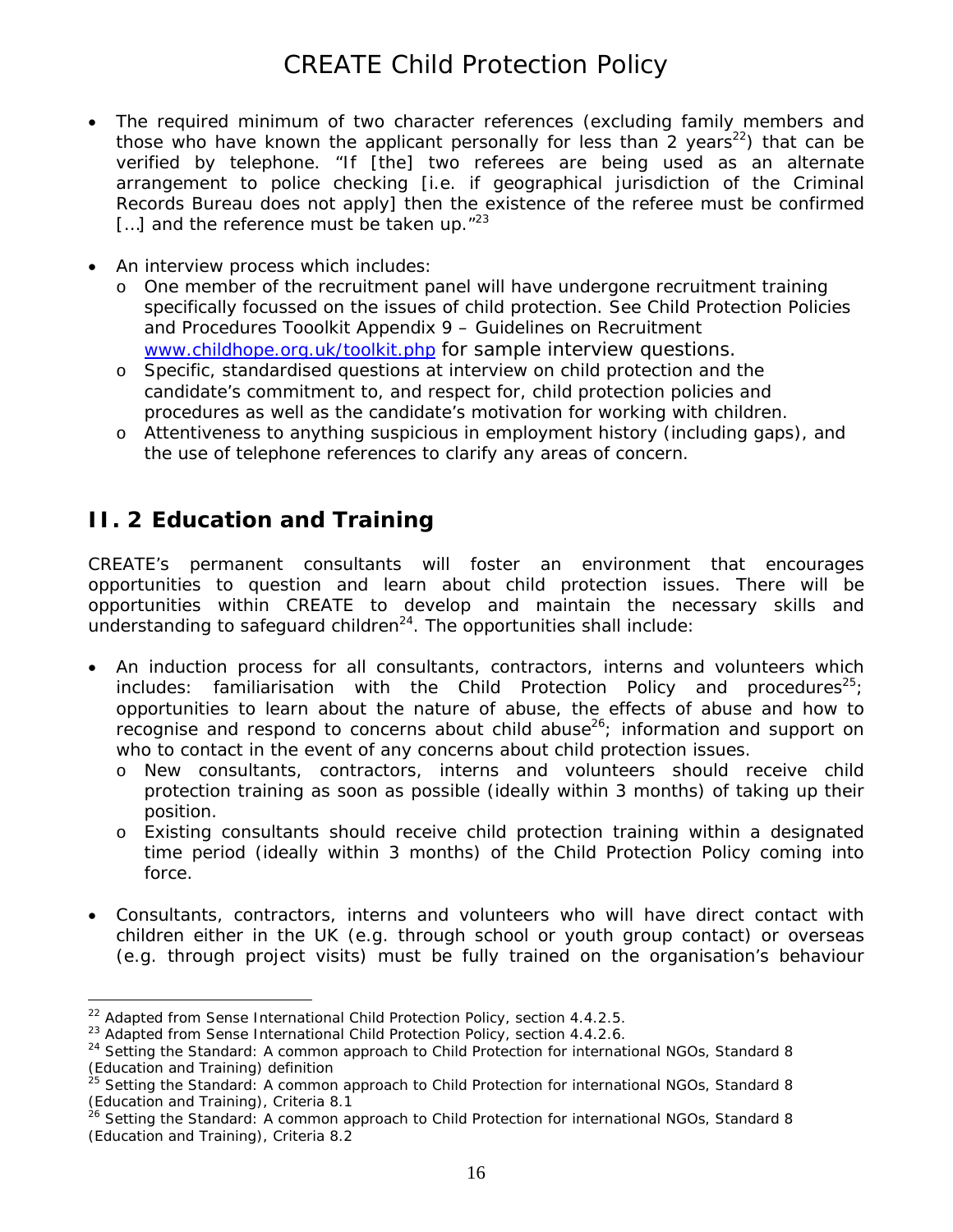protocols and guidelines and must be clear on who to contact in the event of any concerns.

- In a situation where CREATE consultants are on a long term assignment which involves building relationships with children, orientation will be given to children themselves on all relevant aspects of the CREATE's Child Protection Policy and procedures.
- Consultants, contractors, interns and volunteers who have access to information about children such as personal contact information, including their address, specific cases or incidents, or any other details of a child's personal life must be trained to fully understand what constitutes acceptable and unacceptable sharing of information regarding children.
- "It is recognised that lengthy training can be an additional burden on volunteers or on staff who work part time. Where possible, these limitations should be recognised and arrangements made to deliver the training in as accessible way as possible. $127$  $127$
- It is recognised that this training and the topic of child abuse are of a sensitive nature and may raise personal issues. It is not our wish to upset anyone and so CREATE will develop guidelines on how to cope with a training participant who becomes emotionally distraught. Amongst other things, this will include giving out referral telephone numbers for agencies with experience supporting survivors of child abuse.[28](#page-16-1)
- A regular re-evaluation of circumstances regarding training and policy procedures will be administered, assuring an up-to-date awareness of child protection issues within CREATE.

### **II. 3** Management Structure

There will be a specific management process adopted in order to facilitate implementation of the child protection policy and procedures. The structure shall include:

- CREATE will have open lines of communication where understanding abuse and listening and responding to concerns are the main priority. It will create an atmosphere of support and encouragement for those who feel it necessary to report concerns, as child protection is a difficult issue to confront. It will promote a positive environment for giving and receiving feedback.
- CREATE consultants will reflect the CREATE's core principles and values, upholding a professional approach toward child protection issues and demonstrating awareness of matters of abuse.
- Child protection will be implemented by all CREATE consultants. However, a person who is responsible for the implementation of the child protection policy will be

<span id="page-16-1"></span>

<span id="page-16-0"></span><sup>&</sup>lt;sup>27</sup> Sense International Child Protection Policy, section 4.4.4.5.<br><sup>28</sup> Adapted from Learning for Life draft Child Protection Policy, September 2005 and Sense International Child Protection Policy, Section 4.4.4.6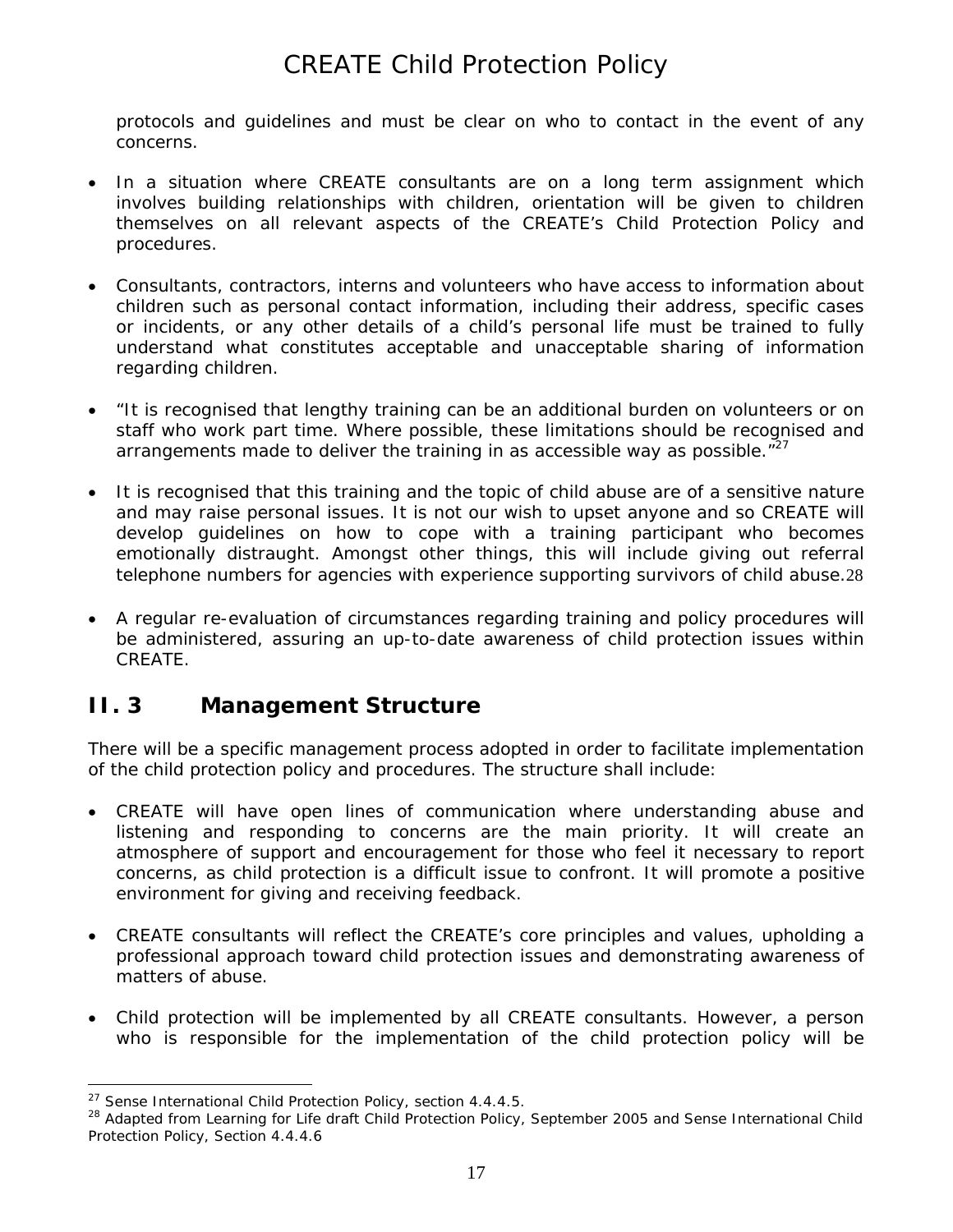designated. This role will reflect the nature and structure of the organisation and the person shall have sufficient seniority and support to carry out the role.<sup>[29](#page-17-0)</sup>

- The responsibilities of the designated CREATE child protection person will include:
	- $\triangleright$  Promoting awareness and implementation of the policy throughout the organisation.
	- ¾ Monitoring implementation of the policy and reporting on developments at each CREATE monthly meeting.
	- $\triangleright$  The development of child protection training resources as required.
	- $\blacktriangleright$  Maintaining knowledge of best practice and statutory requirements.<sup>30</sup>
- In a context of positive, overall organisational support for child protection, ongoing supervision, monitoring and support of individuals working directly with children, or with direct access to information on children will be provided by CREATE's designated Child Protection Officer and integrated into CREATE's regular meetings.
- In addition to child protection being a standing agenda item at monthly meetings, annual reviews and consultants' self-assessments will include an opportunity to discuss child protection issues with other members of the team.
- The disclosure of personal information about children, including legal cases, should be limited to those consultants, contractors, interns and volunteers who need to know.
- CREATE commits to raising awareness of child protection issues with its clients. CREATE will therefore incorporate child protection discussions into all projects undertaken with clients.

## **II. 4 Behaviour Protocols**

- There is a Code of Conduct to protect any child from abuse. The Code of Conduct includes guidance on appropriate / expected standards of behaviour of adults towards children[31](#page-17-2). Where CREATE comes into contact with children as part of its work, it will explain that it has a Child Protection Policy which guides its work with children and organisations working with children. If CREATE becomes involved in sustained work directly with children, then CREATE will work with the children themselves to develop a peer Code of Behaviour which outlines appropriate / expected standards of behaviour of children towards other children.
- The Code will be prominently displayed on CREATE's website and therefore easily accessible.

<span id="page-17-0"></span><sup>29</sup> *Setting the Standard: A common approach to Child Protection for international NGOs*, Standard 2 (Procedures and systems), Criteria 2.4.<br><sup>30</sup> Adapted from Tearfund Child Protection Policy, May 2001, Part Two (Implementation Plan – Child

<span id="page-17-1"></span>Protection Officer).<br><sup>31</sup> Setting the Standard: A common approach to Child Protection for international NGOs, Standard 4 (Codes

<span id="page-17-2"></span>of practice and behaviour), Criteria 4.2 and 4.3.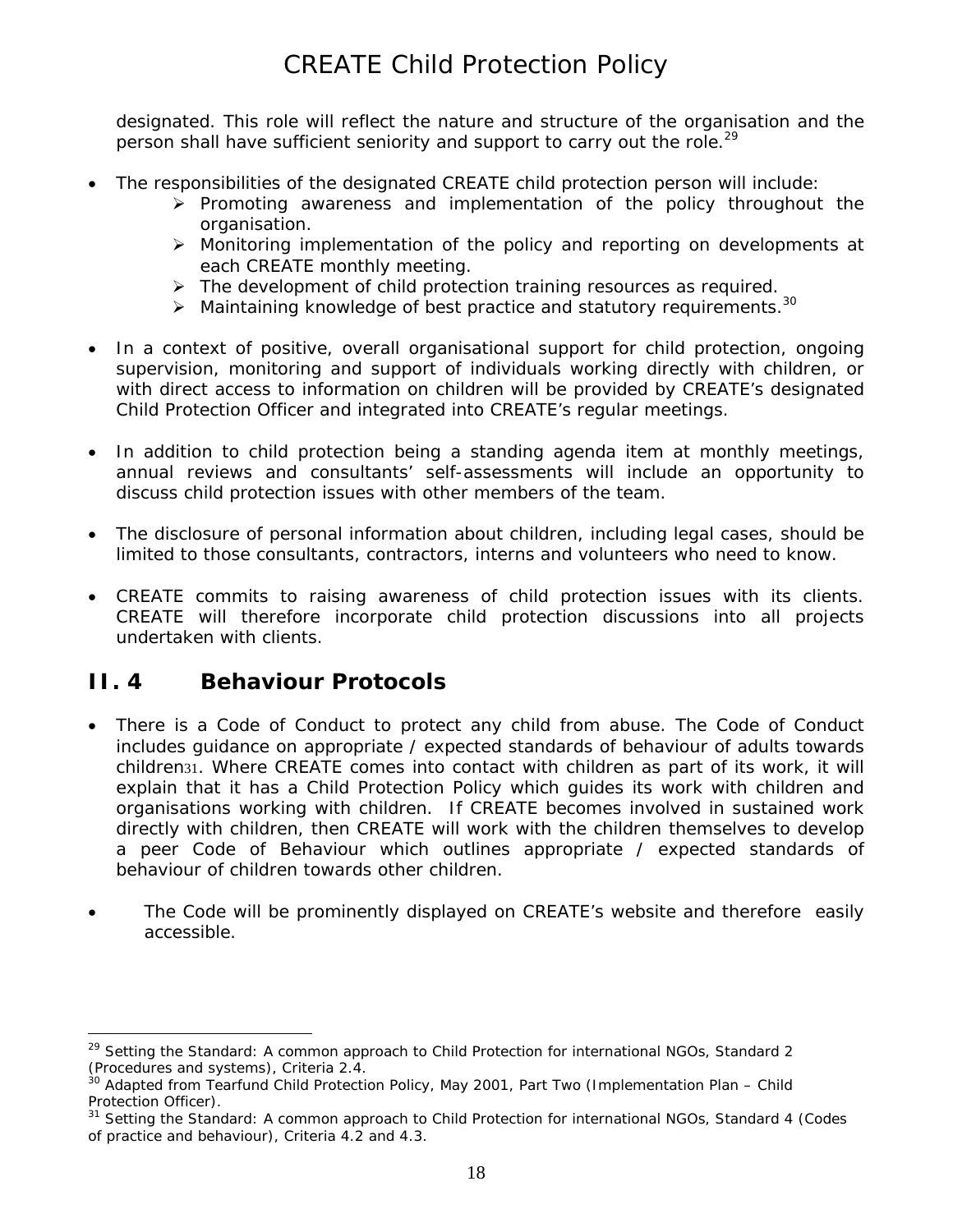• Representatives of the organisation shall disseminate and promote copies of the Code of Conduct in all situations where the organisation is responsible for bringing children into contact with adults $32$ .

## **CREATE Code of Conduct<sup>33</sup>**

- The Code of Conduct should be interpreted in a spirit of transparency and common sense, with the best interests of the child as the primary consideration.
- CREATE associates must make an attempt to understand the local norms around physical contact between children and adults.

#### • **Minimising risk situations:**

- **Try to:** avoid placing yourself in a compromising or vulnerable position; be accompanied by a second adult whenever possible; meet with a child in a central, public location whenever possible; immediately note, in a designated organisational Child Protection Log Book or incident report sheet, the circumstances of any situation which occurs which may be subject to misinterpretation; keep in mind that actions, no matter how well intended, are always subject to misinterpretation by a third party.
- o **Try not to** be alone with a single child, including in the following situations: in a car (no matter how short the journey); overnight (no matter where the accommodation); in your home or the home of a child. Do not show favouritism or spend excessive amounts of time with one child.

#### • **Sexual behaviour:**

o **Do not:** engage in or allow sexually provocative games with children to take place; kiss, hug, fondle, rub, or touch a child in an inappropriate or culturally insensitive way; sleep in the same bed as a child; do things of a personal nature that a child could do for him/herself, including dressing, bathing, and grooming; encourage any crushes by a child.

#### • **Physical behaviour:**

 $\overline{a}$ 

o **Do:** wait for appropriate physical contact, such as holding hands, to be initiated by the child, except in situations where it is expected for adults to greet children by offering them their hand.

#### • **Psychosocial behaviour:**

• **Do:** Be aware of the power balance between an adult and child, and avoid taking any advantage this may provide; be aware that as a consultant, your presence with children will often be temporary and you should therefore avoid creating bonds with children which encourage emotional or

<span id="page-18-0"></span> $32$  E.g. In situations where the organisation is responsible (either in terms of funding or operational partnership) for field visits / consultations with children as part of overseas or UK conferences, all participants shall be provided with a copy of the Code of Conduct. Participants shall also have the

<span id="page-18-1"></span>opportunity to discuss any issues arising with a representative of the organisation.<br><sup>33</sup> These behaviour guidelines are based on the child protection policies of World Vision, Save the Children UK, Tearfund , Sense International and Learning for Life.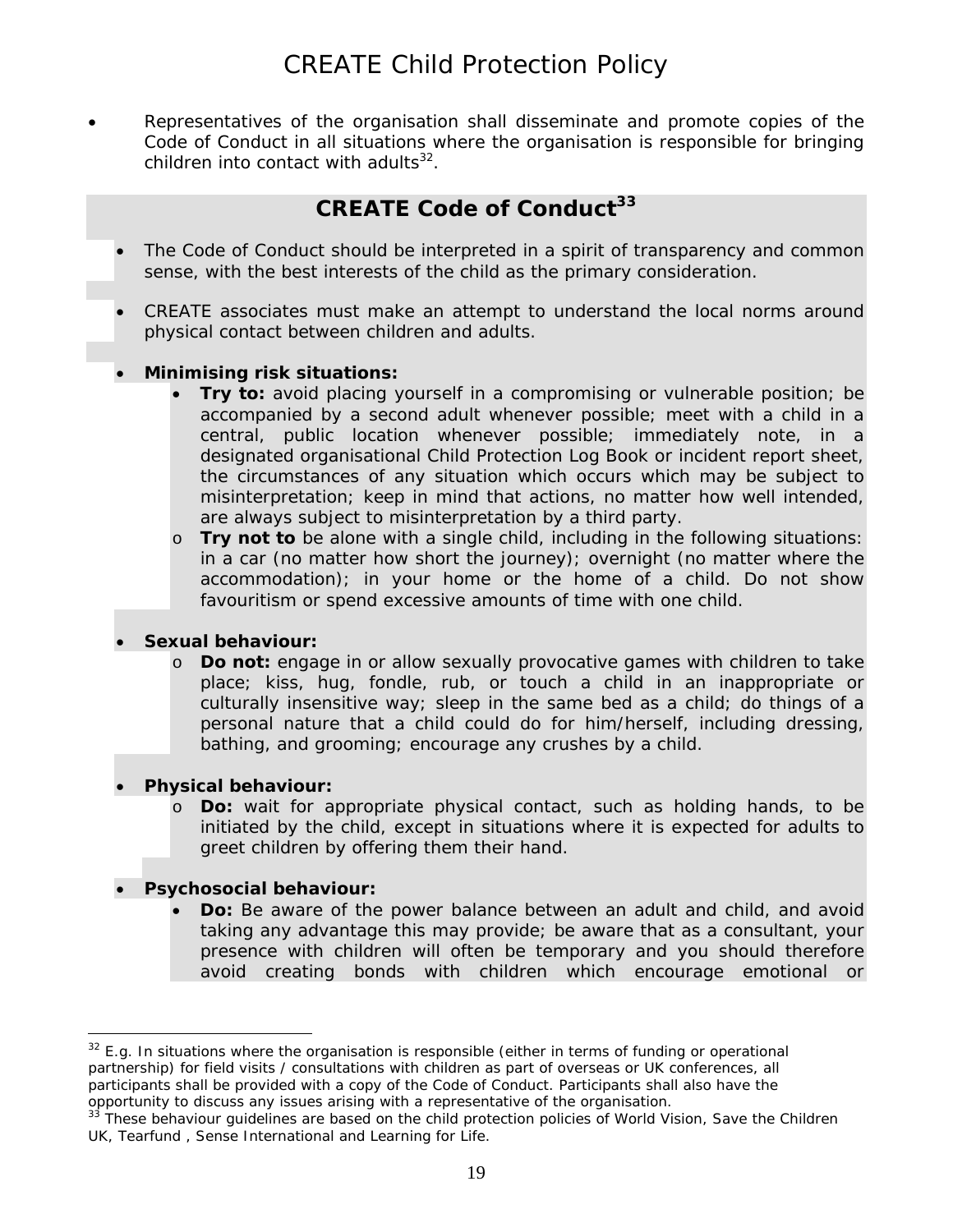psychological dependency: make it clear to children from the outset, in ageappropriate terms, that you will not be with them long-term.

o **Do not:** use language that will mentally or emotionally harm any child; suggest inappropriate behaviour or relations or any kind; act in any way that intends to embarrass, shame, humiliate, or degrade a child; encourage any inappropriate attention-seeking behaviour, such as tantrums, by a child; show discrimination of race, culture, age, gender, disability, religion, sexuality, or political persuasion.

#### • **Peer abuse:**

- **Do:** be aware of the potential for peer abuse; develop special measures / supervision to protect younger and especially vulnerable children; avoid placing children in high-risk peer situations (e.g. unsupervised mixing of older and younger children).
- o **Do not:** allow children to engage in sexually provocative games with each other.

#### • **Physical environment:**

 $\overline{a}$ 

o **Do**: develop clear rules to address specific physical safety issues relative to the local physical environment of a project (e.g. for projects based near water, heavy road traffic, railway lines).

## **II. 5 Communication Guidelines**<sup>34</sup>

- Access to printed and electronic personal information about children should be restricted to the minimum number of people who need to know within CREATE. Personal and physical information that could be used to identify the location of a child within a country and cause them to be put at risk should not be used on the organisation's website or in any other form of communication for general or public purposes.
- Every child has a right to be accurately represented through both words and images. The organisation's portrayal of each child must not be manipulated or sensationalized in any way. Children must be presented as human beings with their own identity and dignity preserved. Text and images included in any print, broadcast or electronic materials such as brochures, publications, reports, videos or websites should depict an accurate and balanced depiction of children and their circumstances. Sufficient information should be provided where possible as to their social, cultural and economic environment. Where children are indeed 'victims', the preservation of the child's dignity must nevertheless be preserved at all times. In these circumstances, 'before' and 'after' pictures are useful to depict a balance between victimisation and empowerment.

<span id="page-19-0"></span> $34$  The majority of these quidelines are based on the following sources: Code of Conduct: Images and messages relating to the Third World, Liaison Committee of Development NGOs to the European Union, April 1989, *Practical Guidelines*; World Vision Guidelines on the Use of Images and Messages Relating to the Developing World; World Vision Child Protection Policy.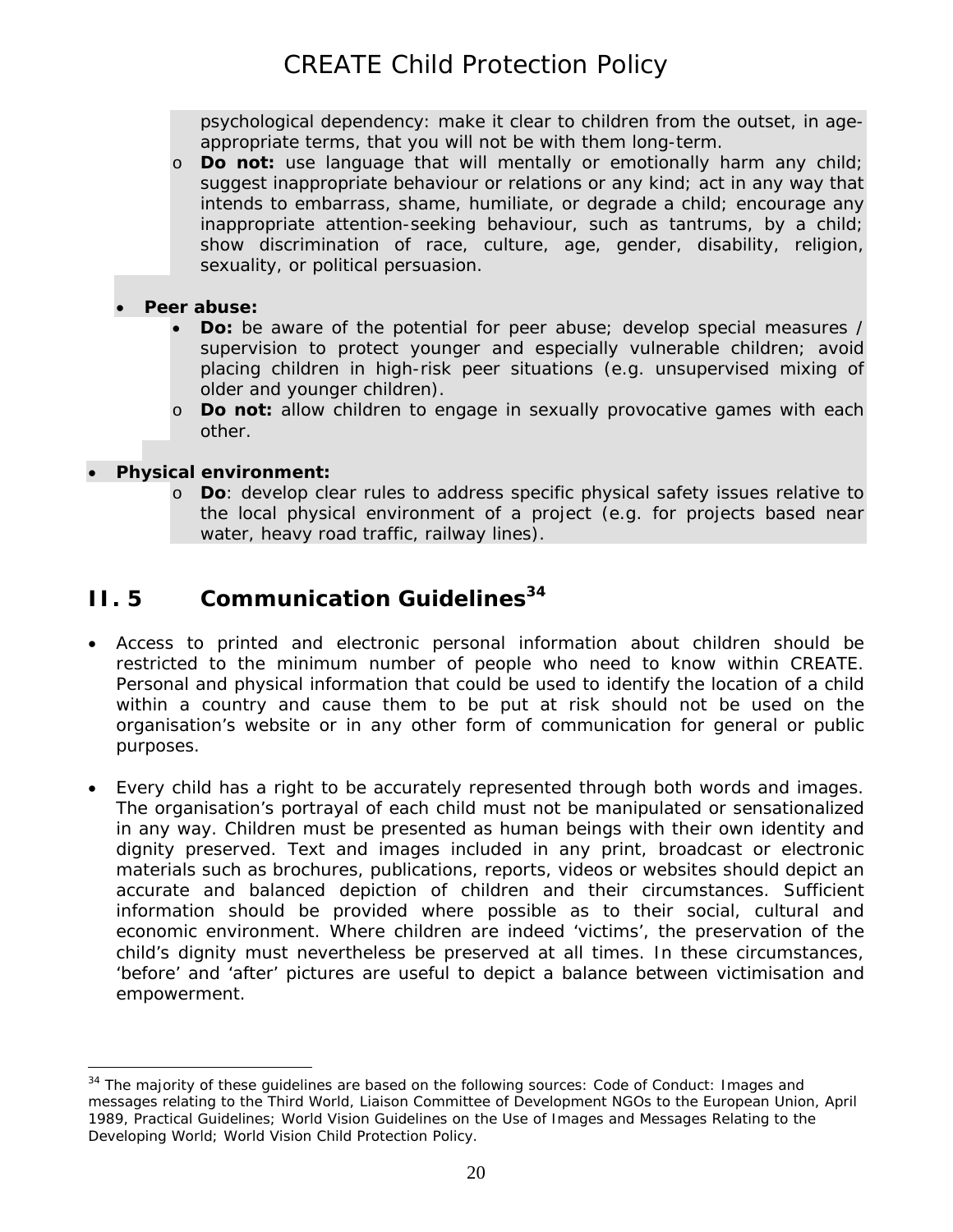- As far as possible, people [including children] should be able to give their own accounts rather than have people speak on their behalf, and people's [including children's] ability to take responsibility and action for themselves should be highlighted.<sup>[35](#page-20-0)</sup>
- Avoid:
	- $\triangleright$  Language and images that could possibly degrade, victimise or shame children;
	- $\triangleright$  Making generalisations which no not accurately reflect the nature of the situation;
	- $\triangleright$  Discrimination of any kind;
	- ¾ Taking pictures out of context (e.g. pictures should be accompanied by an explanatory caption where possible).
- In images, children should be appropriately clothed and not depicted in any poses that could be interpreted as sexually provocative.
- Always ask permission from the child / children themselves before taking photographs or moving images except under exceptional circumstances, based on the child / children's best interests, where this might not be possible or desirable.
- To the greatest extent possible, the organisation should acquire informed consent / the permission of the child, child's guardian and/or NGO responsible for the child in order to use the image for publicity, fundraising, awareness-raising or other purpose (which should be made clear to the consent-giver).
- Individuals or organisations requesting the use of CREATE's resources such as photographs should be required to sign an agreement with CREATE as to the proper use of such materials. The agreement could include a statement that any use of such materials for purposes other than what is agreed upon could subject the borrowing individual or organisation to legal action. Furthermore, failure to adhere to the agreed use of the material will result in the immediate termination of the organisation's permission to use the subject materials and/or require immediate return of all materials (including any copies made) provided by CREATE.<sup>[36](#page-20-1)</sup>

## **II. 6 Reporting and reaction protocol**

There is a process for reporting and reacting to witnessed, suspected or alleged child abuse and/or violation of the Child Protection Policy which is made available to, and understood by, all consultants, contractors, interns and volunteers. If CREATE is working on a project which involves sustained, direct contact with children then the children themselves should be made aware, in a language and age-appropriate way that they understand, what to do if they feel uncomfortable and want to report something. The process includes:

The quiding principle that the best interests of the child, the need to ensure the immediate physical and psychological safety of the child, and the desire to secure the best outcomes for the child should always govern decisions regarding what action

<span id="page-20-0"></span> $\overline{a}$ <sup>35</sup> World Vision Guidelines on the Use of Images and Messages Relating to the Developing World, No. 3.

<span id="page-20-1"></span><sup>&</sup>lt;sup>36</sup> Adapted from World Vision Child Protection Policy, section 8.4.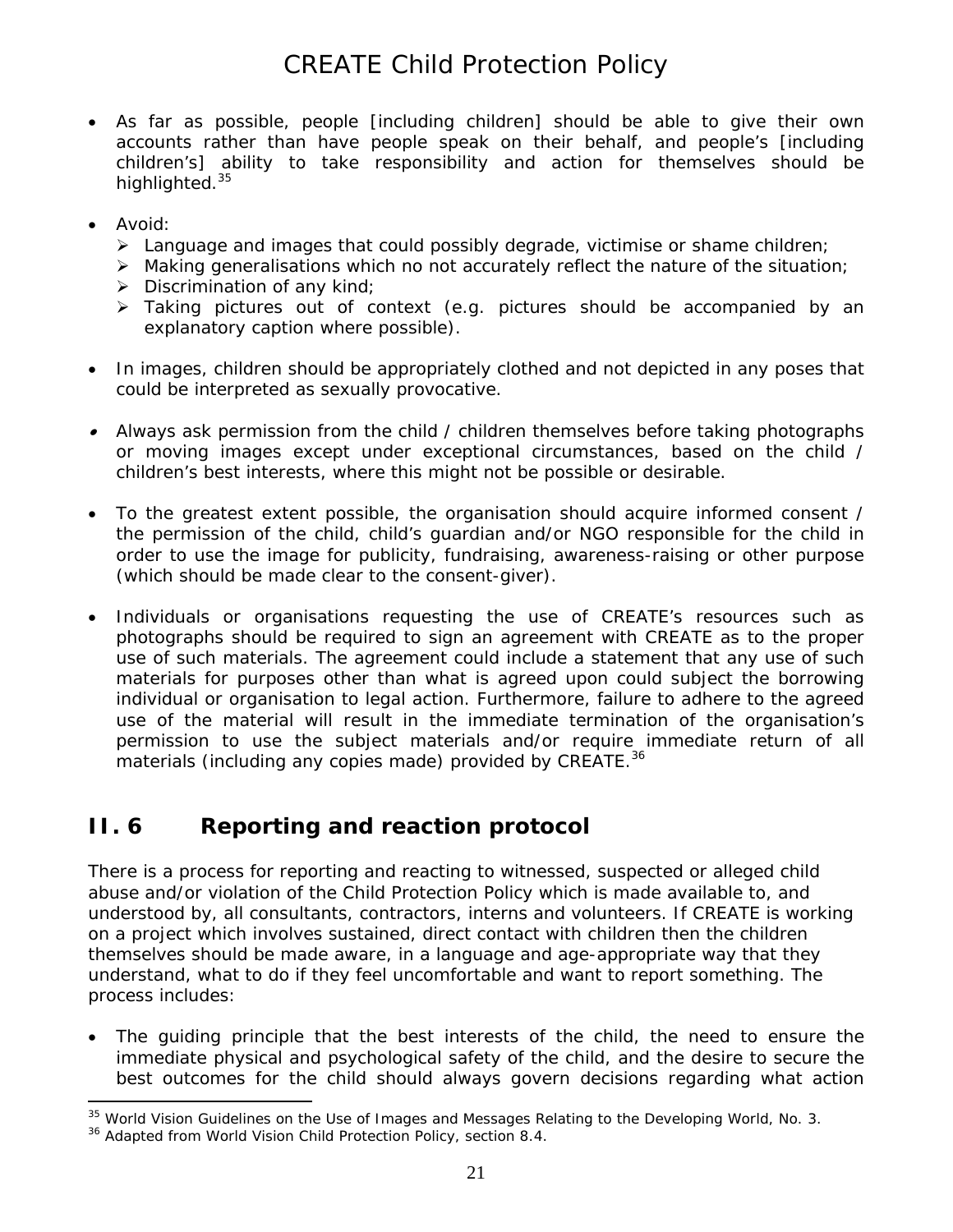should be taken in response to concerns.<sup>37</sup> Child abuse disempowers children. CREATE aims to empower children by allowing them to govern as much as possible, decisions regarding action that is taken in light of concerns or allegations.<sup>38</sup>

• Guidance on dealing with allegations from a child that ensure that the child is treated with respect:

#### Allegations from a child<sup>[39](#page-21-2)</sup>

When a child informs you that he/she is uncomfortable or concerned with a specific person's (adult or child) behaviour towards them or another child, the following steps must be taken:

- o Reassure them that they were right to report the behaviour.
- o Listen carefully and calmly to them and ask questions to clarify the allegation so that you will be able to later report the incident correctly.
- o During the conversation, try not to repeat the same questions to the child, as this gives the child the impression that they did not give correct information the first time and they are not fully believed.
- o Do not promise secrecy to the child. Inform the child that you must report the incident or inappropriate behaviour as it is in their best interest.
- o Take proper steps to ensure the physical safety and psychological well being of the child. This may include referring them for medical treatment or to a psychologist.
- o Make certain you distinguish between what the child has actually said and the inferences you may have made. Accuracy is paramount in this stage of the procedure.
- o Do not permit personal doubt to prevent you from reporting the allegation to the proper supervisor.
- o Let the child know what you are going to do next and that you will let them know what happens.<sup>[40](#page-21-3)</sup>
- Guidance on confidentiality and information sharing which clarifies that the protection of the child is the most important consideration<sup>41</sup>. This includes a standardised system for reporting incidents, concerns and referrals and storing these securely.<sup>42</sup> 'Records should be signed and dated. […] Records must be kept securely in a locked place to which access is restricted. CREATE has a particular responsibility in maintaining the confidentiality of these records and must ensure that the records, or any information they contain, are made available only to relevant parties. The transfer of information – verbally, through the mail, electronically, etc. – should be done in such a way that confidentiality is maintained.<sup>43</sup>
- CREATE must take appropriate steps within its power to protect the child / children in question from further harm. If your concerns involve immediate harm to a child, action

<span id="page-21-0"></span><sup>&</sup>lt;sup>37</sup> Adapted from Tearfund Child Protection Policy, May 2001, Section D (Responding).<br><sup>38</sup> Adapted from Learning for Life draft Child Protection Policy, September 2005.

<span id="page-21-1"></span>

<span id="page-21-2"></span><sup>&</sup>lt;sup>39</sup> Based largely on Tearfund Child Protection Policy, May 2001, Section C.

<span id="page-21-3"></span><sup>&</sup>lt;sup>40</sup> Anti-Slavery International draft Child Protection Policy, Oct 2002, 'Raising and reporting of child abuse'.<br><sup>41</sup> *Setting the Standard: A common approach to Child Protection for international NGOs, Standard 8* 

<span id="page-21-4"></span><sup>(</sup>Education and Training), Criteria 2.7.

<span id="page-21-5"></span><sup>42</sup> *Setting the Standard: A common approach to Child Protection for international NGOs*, Standard 8 (Education and Training), Criteria 2.5.

<span id="page-21-6"></span> $43$  Save the Child UK Child Protection Policy, 1999, Section 5.5 (confidentiality).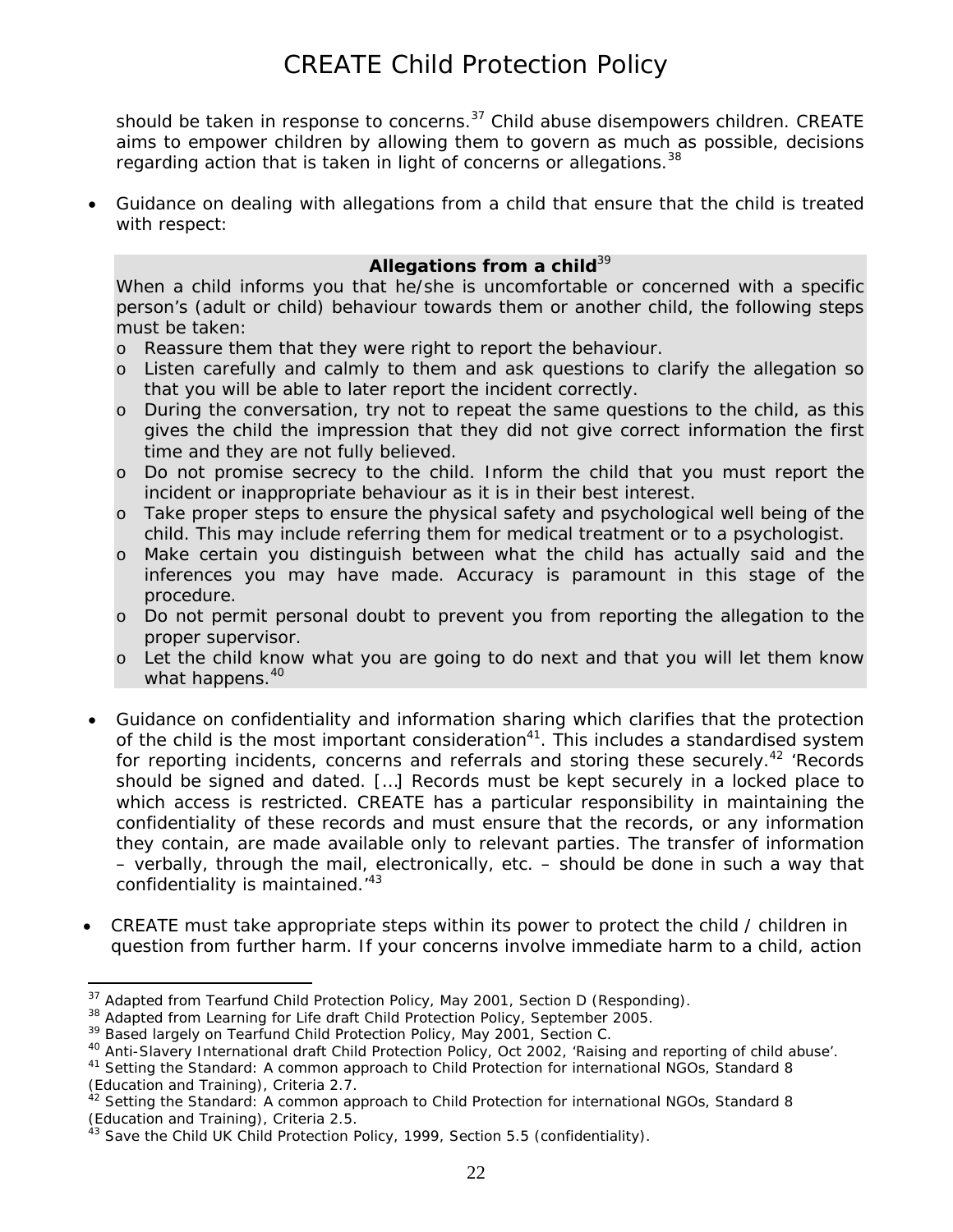must be taken without delay, as inaction may place the child in further danger. If you know any information about the maltreatment of a child, it is your responsibility to tell someone. All consultants, contractors, interns and volunteers must therefore act immediately and report suspicions, however uncertain, to the designated person (or alternate designated person) in accordance with the organisation's reporting procedure (refer to flowchart and response form). The designated person may in turn seek guidance on further action in the local context (if overseas) or from local social services and the police (if in the UK).

- In certain instances there will be the obligation for CREATE and its consultants, contractors and others to report concerns to the appropriate external bodies. This will usually occur as a consequence of the reporting procedure. However, if urgent action is required in order to protect children then it may be prior to the reporting procedure.[44](#page-22-0)
- Relevant contact details for child protection services, local social services department, police, emergency medical help and helplines (e.g. NSPCC) will be readily available and easily accessible to organisation representatives.
- Arrangements will be made for providing supervision and support to consultants, contractors, interns and/or volunteers during and following an incident or allegation.<sup>45</sup>
- **Action in the UK:** 'The responsibility for investigating allegations of child abuse in the UK (and many other countries) rests with the Police and local Social Service Department. The [organisation's designated child protection person / officer] will usually seek the advice of the Social Services, Police or NSPCC in deciding whether a formal referral to Social Services is necessary. Police and Social Services procedures will then be followed. If it is decided that external reporting should not take place then there must be a clear rationale for that decision which should be recorded. The decision not to report in such circumstances should be unanimously approved by [all three permanent consultants of CREATE]'.<sup>[46](#page-22-2)</sup>
- **Action overseas:** If the incident takes place whilst a CREATE associate is on an overseas visit, then CREATE is obliged to raise the issue with the local partner in order to: ensure that the local partner is aware of the concerns raised; seek further clarification of the local organisation's Child Protection Policies and procedures; suggest or offer support in helping them to develop appropriate policies and procedures where appropriate<sup>47</sup>.
- See ChildHope Child Protection Toolkit, Appendix 13 p.152, at [www.childhope.org.uk/toolkit.php](http://www.childhope.org.uk/toolkit.php) or [www.createsolutions.org](http://www.createsolutions.org/) for the **reporting form**.

<span id="page-22-0"></span><sup>44</sup> Tearfund Child Protection Policy, May 2001, Section C (Reporting - Making Reports).

<span id="page-22-1"></span><sup>45</sup> *Setting the Standard: A common approach to Child Protection for international NGOs*, Standard 8 (Education and Training), Criteria 9.5. See also Sense International Child Protection Policy, section 5.3 for detailed guidelines on proving support.<br><sup>46</sup> Tearfund Child Protection Policy, May 2001, Section D (Responding).

<span id="page-22-2"></span>

<span id="page-22-3"></span><sup>&</sup>lt;sup>47</sup> Tearfund Child Protection Policy, May 2001, Section D (Responding).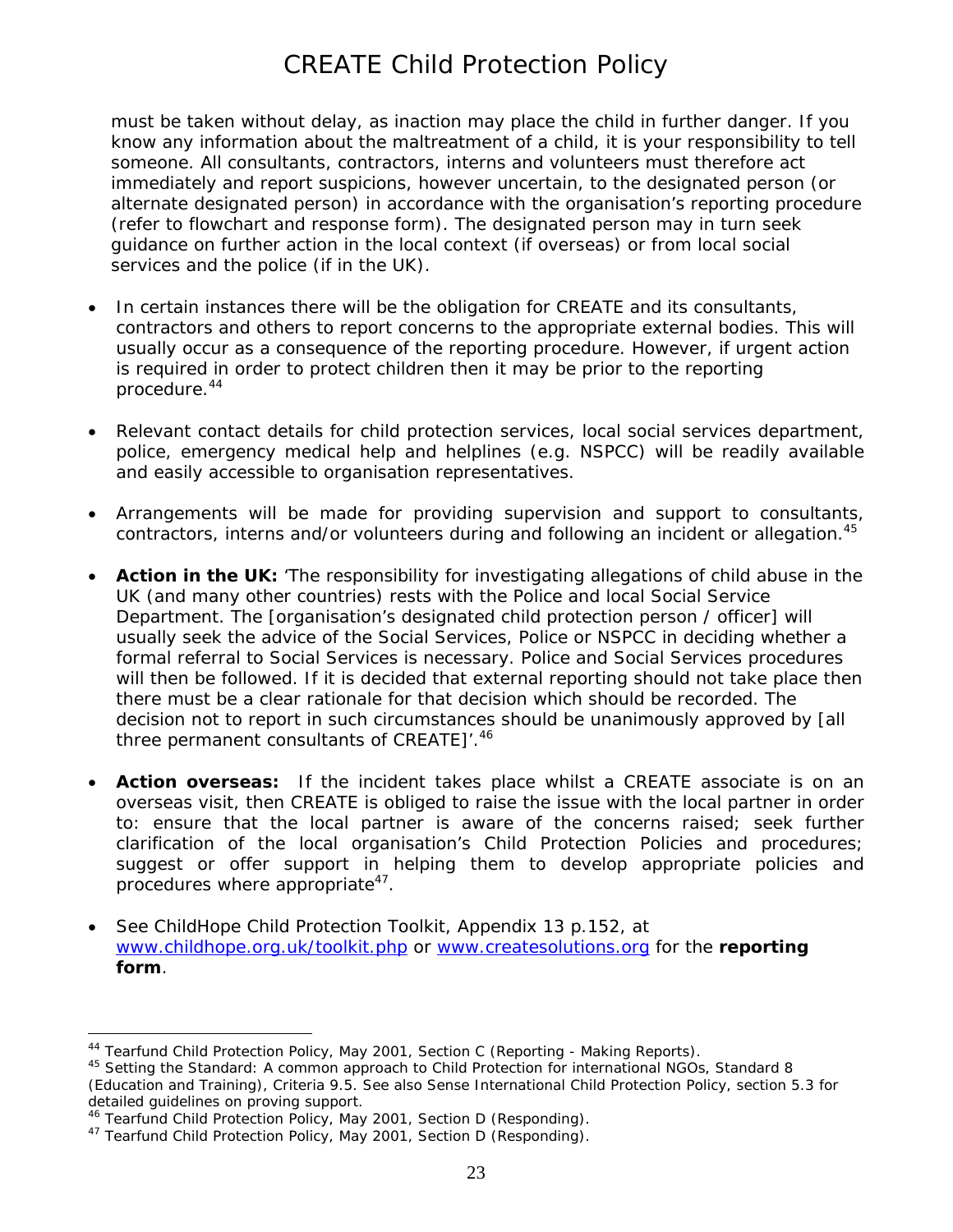## **Flowchart for Reporting Suspected Abuse[48](#page-23-0)**

 $\overline{a}$ Concerned about suspected, witnessed, reported or potential child abuse in either the UK (i.e. during a school or youth group talk), or overseas (i.e. during a project visit)?

Discuss your concerns with the designated person/main contact in your organisation (preferably on same working day). As CREATE is a very small group where each consultant is well-versed in child protection issues, and where the role of designated Child Protection Officer rotates every 6 months, you may contact any or all of the following. If your concerns involve this specific person(s), you may contact either of the other consultants in confidence.



<span id="page-23-0"></span> $\overline{a}$ <sup>48</sup> Based on tools and resources found in the child protection policies of SENSE International, Save the Children UK and Tearfund. 'Host' refers to all organisations where staff and others are visiting or working.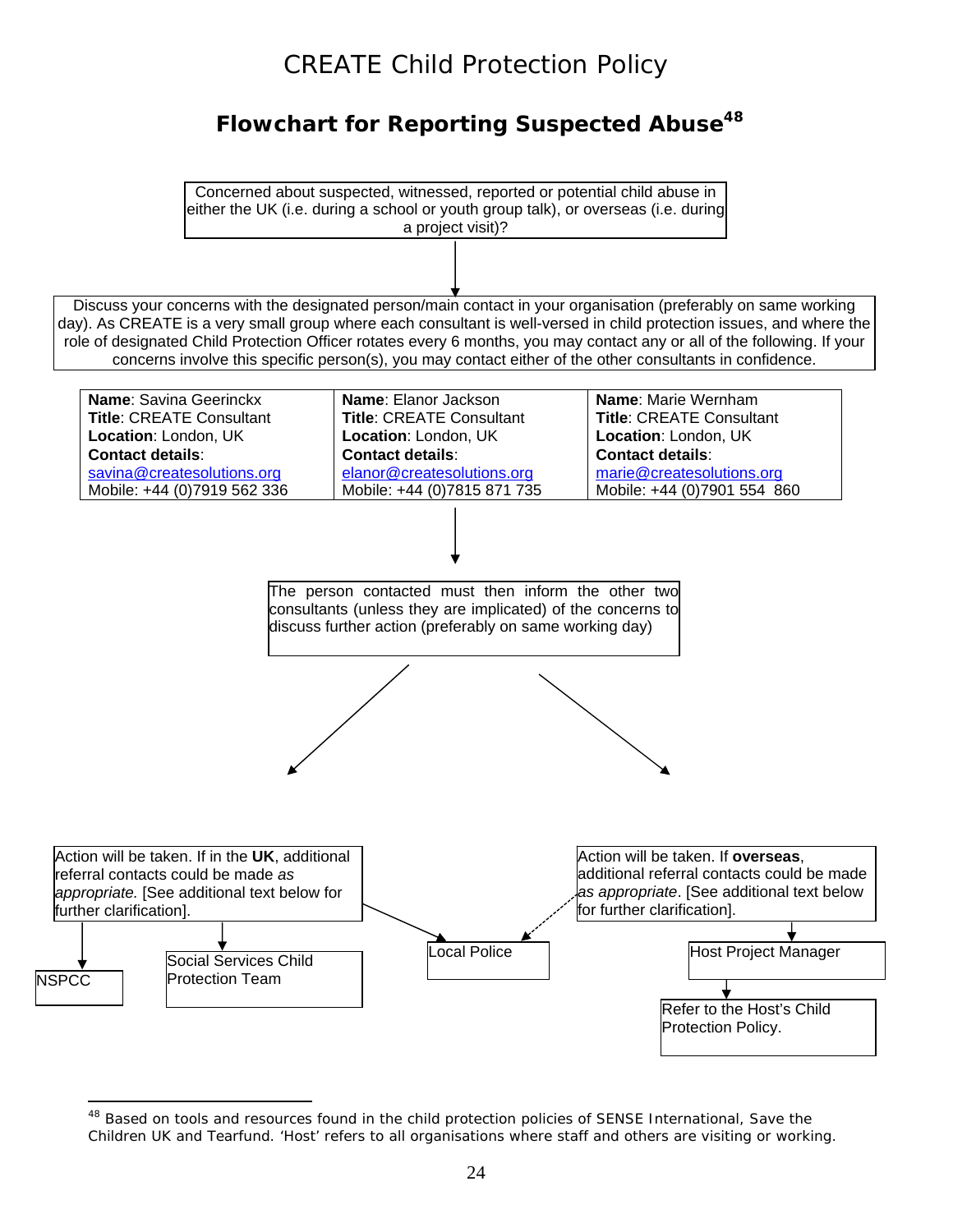## **II. 7 Ramifications of Misconduct**

- If an allegation of a violation of the policies, guidelines, principles or practice of child protection is made concerning a named individual from a verifiable source against any consultant, contractor, intern or volunteer, they may be suspended from all activity / association with CREATE pending the outcome of an independent investigation.
- Depending on the outcome of the independent investigation: 'If it comes to light that anyone associated with [the organisation] commits acts in relation to children – whether within or outside the context of [the organisation's] work – which are criminal, grossly infringe children's rights, or contravene the principles and standards contained in this document, *the organisation will take immediate disciplinary action and any other action which may be appropriate to the circumstances'*. This may mean, for example, for:
	- $\triangleright$  Consultant disciplinary action / dismissal from association with CREATE
	- $\triangleright$  Volunteers and interns ending the relationship with CREATE
	- $\triangleright$  Contractors termination of contract
- 'Depending on the nature, circumstances and location of the case, [the organisation] will also consider involving authorities such as the police to ensure the protection of children and criminal prosecution where this is appropriate.<sup>[49](#page-24-0)</sup>
- The decision to suspend is not subject to challenge. When investigating and determining the concerns or complaints, the process should always be fair and any adverse determination should be open to challenge through an appeals process. This means that if a consultant, contractor, intern or volunteer has been accused of violating the Child Protection Policy and the complaint has been upheld as a result of an investigation, the accused has the right to appeal this decision (for example, they may feel that the original decision was unjust or based on misinformation or a personal grudge of the person who carried out the investigation). An appeal would mean that a second party would re-examine the evidence to double-check that no mistakes have been made. The decision from the appeals process would then be final once and for all.

<span id="page-24-0"></span> $\overline{a}$ <sup>49</sup> Adapted from Save the Children UK Child Protection Policy, 1999, Section 1.4 (Responsibilities Under this Policy)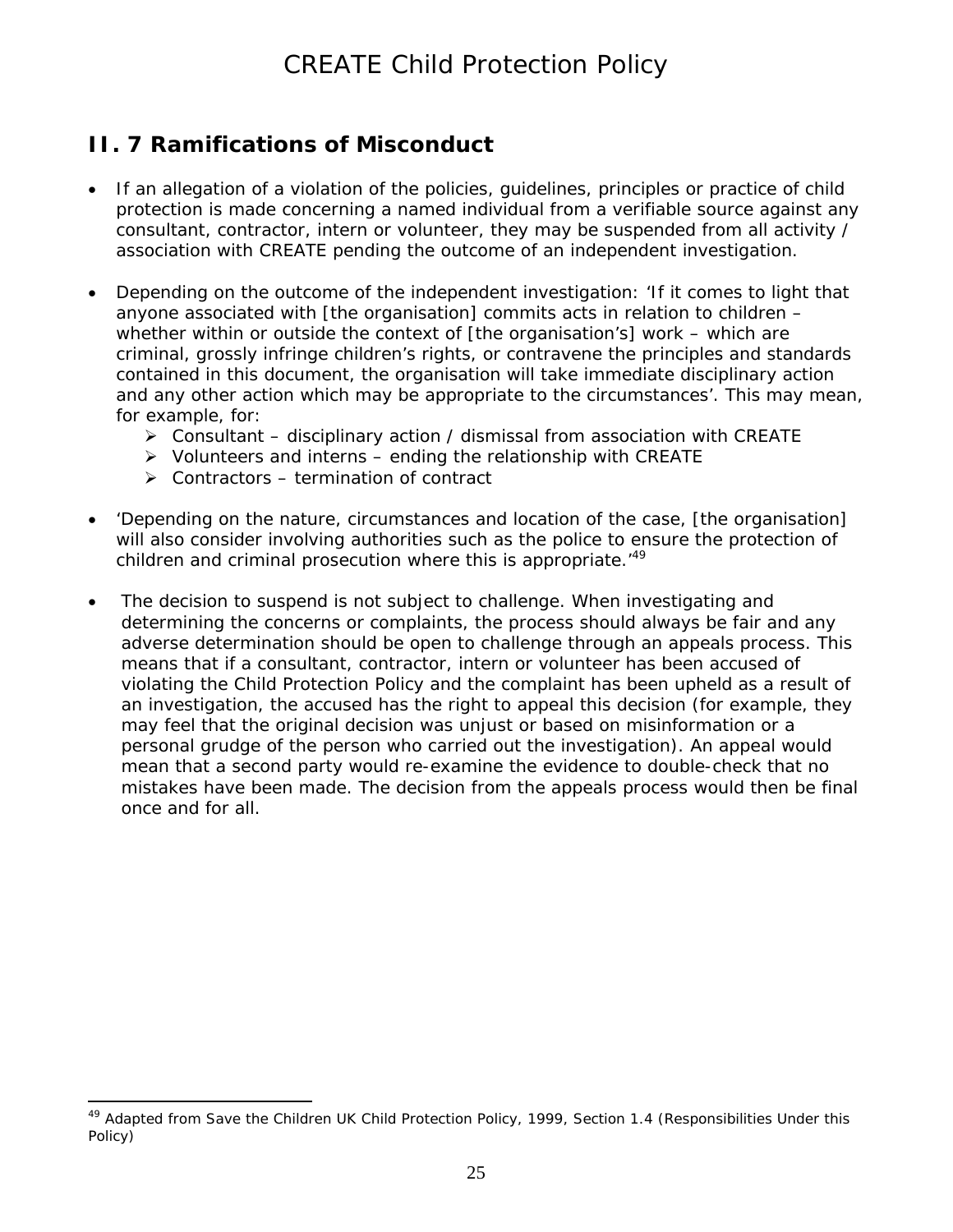# **STATEMENT OF COMMITMENT**

#### **to CREATE's Child Protection Policy**

## **VERSION A: CREATE – consultants, contractors, interns and volunteers**

"I, \_\_\_\_\_\_[name]\_\_\_\_\_\_\_\_\_\_ , have read and understood the standards and guidelines outlined in this Child Protection Policy. I agree with the principles contained therein and accept the importance of implementing child protection policies and practice while working with CREATE.

(*Print name)* 

\_\_\_\_\_\_\_\_\_\_\_\_\_\_\_\_\_\_\_\_\_\_\_\_\_\_\_\_\_ (*Job title / role)* 

\_\_\_\_\_\_\_\_\_\_\_\_\_\_\_\_\_\_\_\_\_\_\_\_\_\_\_\_\_

 $\overline{\phantom{a}}$  , and the set of the set of the set of the set of the set of the set of the set of the set of the set of the set of the set of the set of the set of the set of the set of the set of the set of the set of the s

\_\_\_\_\_\_\_\_\_\_\_\_\_\_\_\_\_\_\_\_\_\_\_\_\_\_\_\_\_

(*Signature)* 

*(Date)*